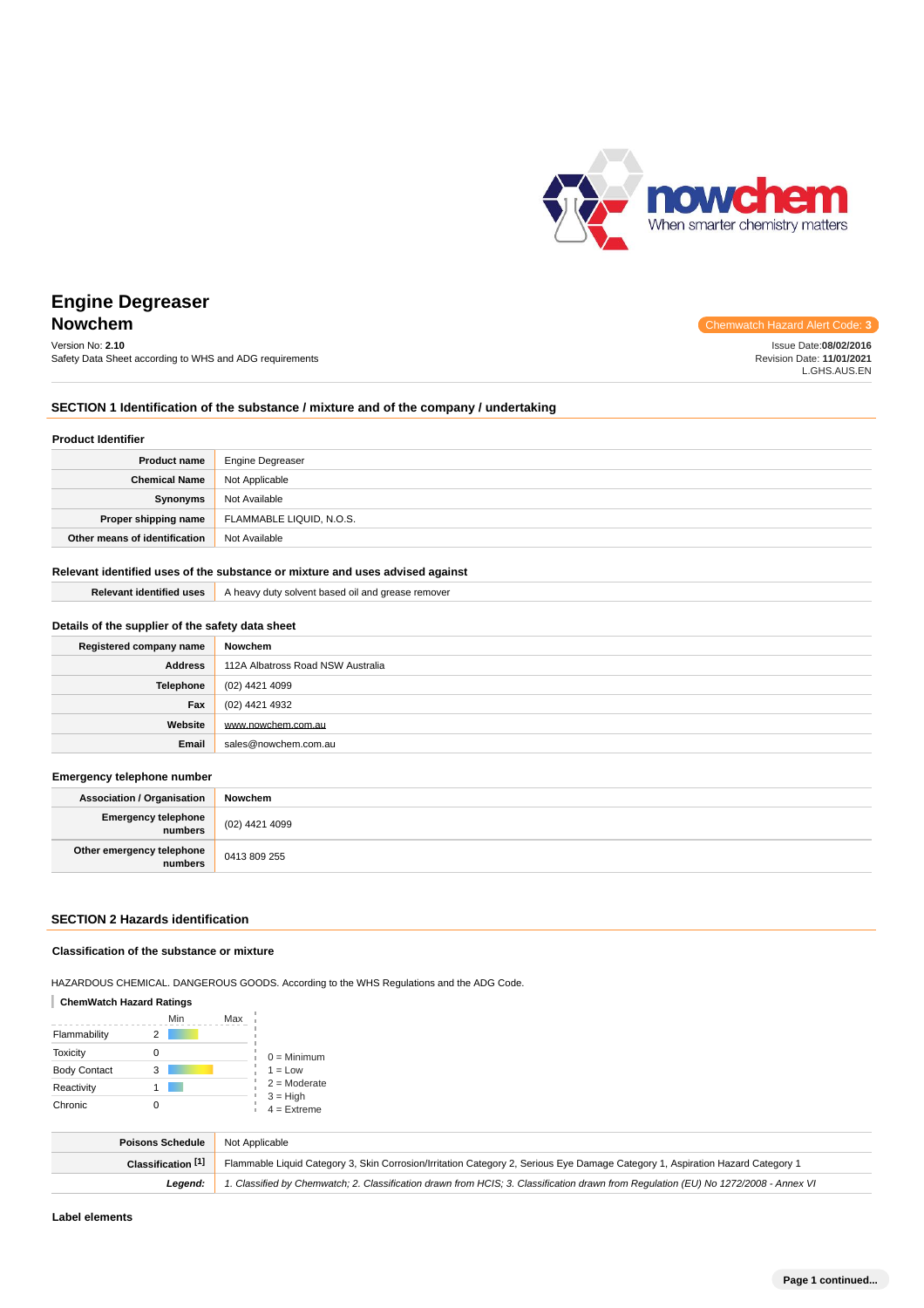

**Signal word Danger**

## **Hazard statement(s)**

| H226 | Flammable liquid and vapour.                  |
|------|-----------------------------------------------|
| H315 | Causes skin irritation.                       |
| H318 | Causes serious eye damage.                    |
| H304 | May be fatal if swallowed and enters airways. |

## **Precautionary statement(s) General**

| P <sub>101</sub> | If medical advice is needed, have product container or label at hand. |
|------------------|-----------------------------------------------------------------------|
| P102             | Keep out of reach of children.                                        |
| P103             | Read label before use.                                                |

# **Precautionary statement(s) Prevention**

| P210 | Keep away from heat/sparks/open flames/hot surfaces. - No smoking.                |
|------|-----------------------------------------------------------------------------------|
| P233 | Keep container tightly closed.                                                    |
| P280 | Wear protective gloves/protective clothing/eye protection/face protection.        |
| P240 | Ground/bond container and receiving equipment.                                    |
| P241 | Use explosion-proof electrical/ventilating/lighting/intrinsically safe equipment. |
| P242 | Use only non-sparking tools.                                                      |
| P243 | Take precautionary measures against static discharge.                             |

## **Precautionary statement(s) Response**

| P301+P310      | IF SWALLOWED: Immediately call a POISON CENTER or doctor/physician.                                                              |  |  |
|----------------|----------------------------------------------------------------------------------------------------------------------------------|--|--|
| P305+P351+P338 | IF IN EYES: Rinse cautiously with water for several minutes. Remove contact lenses, if present and easy to do. Continue rinsing. |  |  |
| P321           | Specific treatment (see advice on this label).                                                                                   |  |  |
| P331           | Do NOT induce vomiting.                                                                                                          |  |  |
| P362           | Take off contaminated clothing and wash before reuse.                                                                            |  |  |
| P370+P378      | In case of fire: Use alcohol resistant foam or normal protein foam for extinction.                                               |  |  |
| P302+P352      | IF ON SKIN: Wash with plenty of water and soap.                                                                                  |  |  |
| P303+P361+P353 | IF ON SKIN (or hair): Remove/Take off immediately all contaminated clothing. Rinse skin with water/shower.                       |  |  |
| P332+P313      | If skin irritation occurs: Get medical advice/attention.                                                                         |  |  |

## **Precautionary statement(s) Storage**

| P403+P235 | Store in a well-ventilated place. Keep cool. |
|-----------|----------------------------------------------|
| P405      | Store locked up.                             |
|           |                                              |

## **Precautionary statement(s) Disposal**

**P501** Dispose of contents/container to authorised hazardous or special waste collection point in accordance with any local regulation.

# **SECTION 3 Composition / information on ingredients**

#### **Substances**

See section below for composition of Mixtures

# **Mixtures**

| <b>CAS No</b> | %[weight] | Name                         |
|---------------|-----------|------------------------------|
| 9016-45-9     | 10-30     | nonylphenol ethoxylates      |
| 8051-30-7     | < 10      | diethanolamine cocoate       |
| Not Available | $30 - 60$ | <b>Turpentine Substitute</b> |
| 95-63-6       | < 10      | 1.2.4-trimethyl benzene      |
| 108-67-8      | < 10      | 1.3.5-trimethyl benzene      |

## **SECTION 4 First aid measures**

## **Description of first aid measures**

**Eye Contact**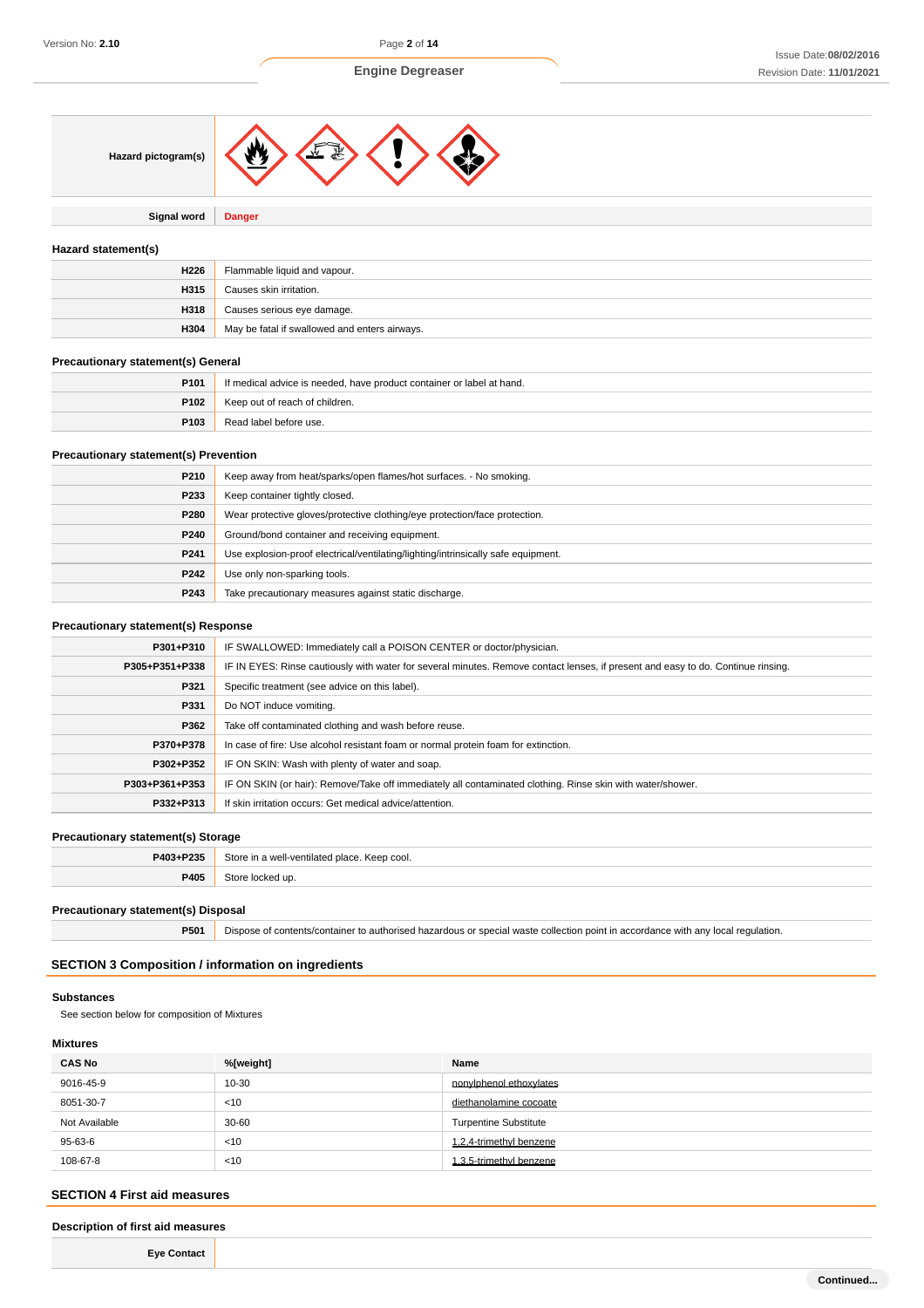|                     | If this product comes in contact with the eyes:<br>Immediately hold eyelids apart and flush the eye continuously with running water.<br>Ensure complete irrigation of the eye by keeping eyelids apart and away from eye and moving the eyelids by occasionally lifting the upper<br>and lower lids.<br>▶ Continue flushing until advised to stop by the Poisons Information Centre or a doctor, or for at least 15 minutes.<br>Transport to hospital or doctor without delay.<br>▶ Removal of contact lenses after an eye injury should only be undertaken by skilled personnel.                                                                                                                               |
|---------------------|-----------------------------------------------------------------------------------------------------------------------------------------------------------------------------------------------------------------------------------------------------------------------------------------------------------------------------------------------------------------------------------------------------------------------------------------------------------------------------------------------------------------------------------------------------------------------------------------------------------------------------------------------------------------------------------------------------------------|
| <b>Skin Contact</b> | If skin contact occurs:<br>Immediately remove all contaminated clothing, including footwear.<br>Flush skin and hair with running water (and soap if available).<br>Seek medical attention in event of irritation.                                                                                                                                                                                                                                                                                                                                                                                                                                                                                               |
| Inhalation          | If fumes, aerosols or combustion products are inhaled remove from contaminated area.<br>• Other measures are usually unnecessary.                                                                                                                                                                                                                                                                                                                                                                                                                                                                                                                                                                               |
| Ingestion           | If spontaneous vomiting appears imminent or occurs, hold patient's head down, lower than their hips to help avoid possible aspiration of<br>vomitus.<br>If swallowed do <b>NOT</b> induce vomiting.<br>If vomiting occurs, lean patient forward or place on left side (head-down position, if possible) to maintain open airway and prevent aspiration.<br>• Observe the patient carefully.<br>Never give liquid to a person showing signs of being sleepy or with reduced awareness; i.e. becoming unconscious.<br>• Give water to rinse out mouth, then provide liquid slowly and as much as casualty can comfortably drink.<br>▶ Seek medical advice.<br>Avoid giving milk or oils.<br>Avoid giving alcohol. |

### **Indication of any immediate medical attention and special treatment needed**

Any material aspirated during vomiting may produce lung injury. Therefore emesis should not be induced mechanically or pharmacologically. Mechanical means should be used if it is considered necessary to evacuate the stomach contents; these include gastric lavage after endotracheal intubation. If spontaneous vomiting has occurred after ingestion, the patient should be monitored for difficult breathing, as adverse effects of aspiration into the lungs may be delayed up to 48 hours.

- For acute or short term repeated exposures to petroleum distillates or related hydrocarbons: Primary threat to life, from pure petroleum distillate ingestion and/or inhalation, is respiratory failure.
- Patients should be quickly evaluated for signs of respiratory distress (e.g. cyanosis, tachypnoea, intercostal retraction, obtundation) and given oxygen. Patients with inadequate tidal volumes or poor arterial blood gases (pO2 50 mm Hg) should be intubated.
- Arrhythmias complicate some hydrocarbon ingestion and/or inhalation and electrocardiographic evidence of myocardial injury has been reported; intravenous lines and cardiac monitors should be established in obviously symptomatic patients. The lungs excrete inhaled solvents, so that hyperventilation improves clearance.
- A chest x-ray should be taken immediately after stabilisation of breathing and circulation to document aspiration and detect the presence of pneumothorax.
- Epinephrine (adrenalin) is not recommended for treatment of bronchospasm because of potential myocardial sensitisation to catecholamines. Inhaled cardioselective
- bronchodilators (e.g. Alupent, Salbutamol) are the preferred agents, with aminophylline a second choice.
- Lavage is indicated in patients who require decontamination; ensure use of cuffed endotracheal tube in adult patients. [Ellenhorn and Barceloux: Medical Toxicology]

## **SECTION 5 Firefighting measures**

## **Extinguishing media**

#### **Special hazards arising from the substrate or mixture**

| <b>Fire Incompatibility</b> | Avoid contamination with oxidising agents i.e. nitrates, oxidising acids, chlorine bleaches, pool chlorine etc. as ignition may result |  |  |
|-----------------------------|----------------------------------------------------------------------------------------------------------------------------------------|--|--|
|-----------------------------|----------------------------------------------------------------------------------------------------------------------------------------|--|--|

### **Advice for firefighters**

| <b>Fire Fighting</b>         |                                                                                                                                                                                                                                                                                                                                                                                                                                                                                                                                                                                       |
|------------------------------|---------------------------------------------------------------------------------------------------------------------------------------------------------------------------------------------------------------------------------------------------------------------------------------------------------------------------------------------------------------------------------------------------------------------------------------------------------------------------------------------------------------------------------------------------------------------------------------|
| <b>Fire/Explosion Hazard</b> | Liquid and vapour are flammable.<br>Moderate fire hazard when exposed to heat or flame.<br>Vapour forms an explosive mixture with air.<br>Moderate explosion hazard when exposed to heat or flame.<br>▶ Vapour may travel a considerable distance to source of ignition.<br>Heating may cause expansion or decomposition leading to violent rupture of containers.<br>• On combustion, may emit toxic fumes of carbon monoxide (CO).<br>Combustion products include:<br>carbon monoxide (CO)<br>carbon dioxide (CO2)<br>other pyrolysis products typical of burning organic material. |
| <b>HAZCHEM</b>               | $-3Y$                                                                                                                                                                                                                                                                                                                                                                                                                                                                                                                                                                                 |

# **SECTION 6 Accidental release measures**

### **Personal precautions, protective equipment and emergency procedures**

See section 8

### **Environmental precautions**

See section 12

# **Methods and material for containment and cleaning up**

| <b>Minor Spills</b> | Remove all ignition sources.<br>Clean up all spills immediately.<br>Avoid breathing vapours and contact with skin and eyes.<br>► Control personal contact with the substance, by using protective equipment. |
|---------------------|--------------------------------------------------------------------------------------------------------------------------------------------------------------------------------------------------------------|
|---------------------|--------------------------------------------------------------------------------------------------------------------------------------------------------------------------------------------------------------|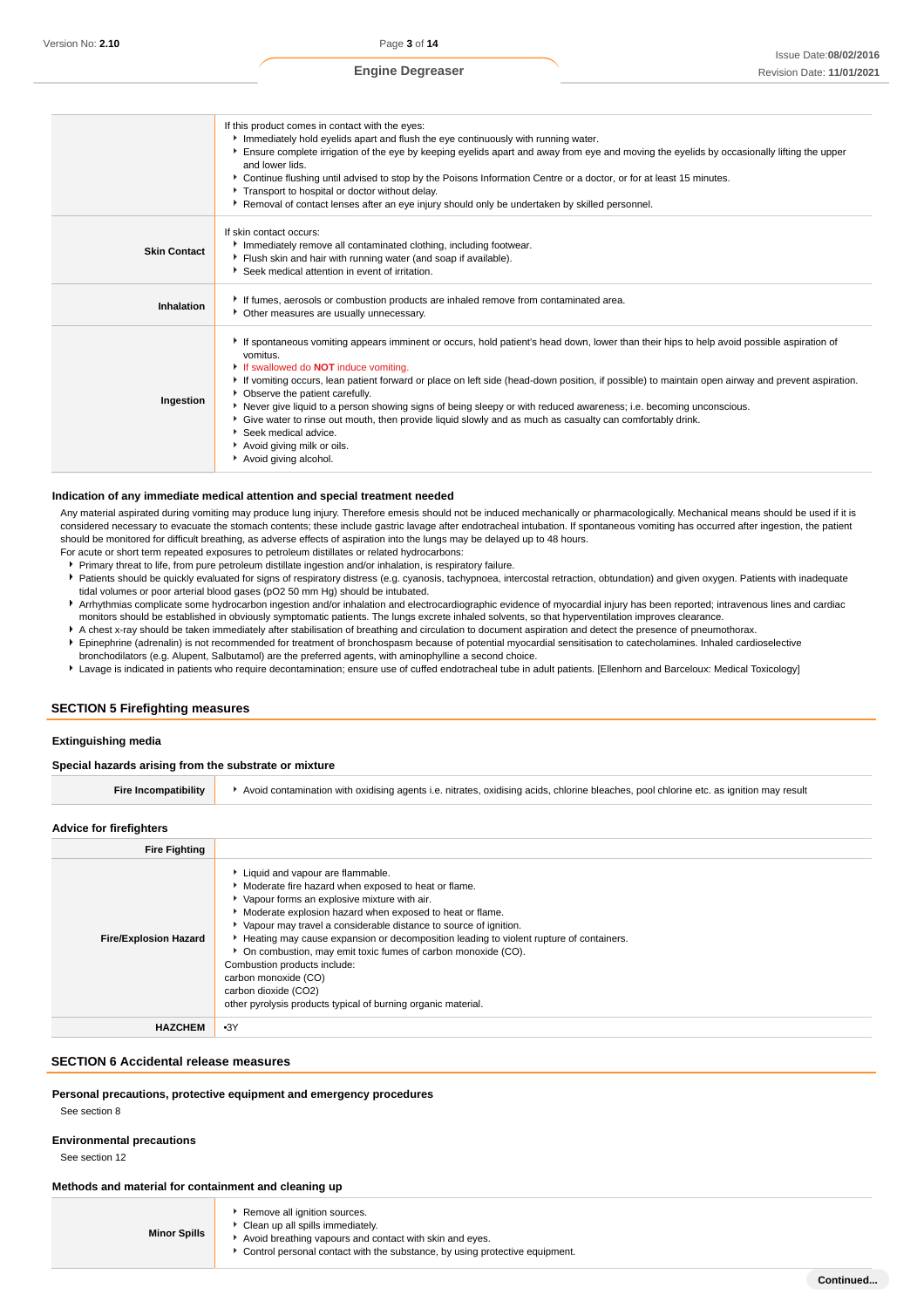|                     | ▶ Contain and absorb small quantities with vermiculite or other absorbent material.<br>▶ Wipe up.<br>Collect residues in a flammable waste container.                                                                                                                                                                                                            |                |                    |            |                    |  |
|---------------------|------------------------------------------------------------------------------------------------------------------------------------------------------------------------------------------------------------------------------------------------------------------------------------------------------------------------------------------------------------------|----------------|--------------------|------------|--------------------|--|
|                     | Chemical Class: aliphatic hydrocarbons<br>For release onto land: recommended sorbents listed in order of priority.                                                                                                                                                                                                                                               |                |                    |            |                    |  |
|                     | SORBENT<br><b>TYPE</b>                                                                                                                                                                                                                                                                                                                                           |                | RANK   APPLICATION | COLLECTION | <b>LIMITATIONS</b> |  |
|                     | LAND SPILL - SMALL                                                                                                                                                                                                                                                                                                                                               |                |                    |            |                    |  |
|                     | cross-linked polymer - particulate   1                                                                                                                                                                                                                                                                                                                           |                | shovel             | shovel     | R, W, SS           |  |
|                     | cross-linked polymer - pillow                                                                                                                                                                                                                                                                                                                                    | $\mathbf{1}$   | throw              | pitchfork  | R, DGC, RT         |  |
|                     | wood fiber - pillow                                                                                                                                                                                                                                                                                                                                              | $\overline{2}$ | throw              | pitchfork  | R, P, DGC, RT      |  |
|                     | treated wood<br>fibre-pillow                                                                                                                                                                                                                                                                                                                                     | $\overline{2}$ | throw              | pitchfork  | DGC, RT            |  |
|                     | sorbent clay - particulate                                                                                                                                                                                                                                                                                                                                       | 3              | shovel             | shovel     | R, I, P            |  |
|                     | foamed glass - pillow                                                                                                                                                                                                                                                                                                                                            | 3              | throw              | pitchfork  | R, P, DGC, RT      |  |
| <b>Major Spills</b> | LAND SPILL - MEDIUM                                                                                                                                                                                                                                                                                                                                              |                |                    |            |                    |  |
|                     | cross-linked polymer - particulate                                                                                                                                                                                                                                                                                                                               | $\vert$ 1      | blower             | skiploader | R.W. SS            |  |
|                     | cross-linked polymer - pillow                                                                                                                                                                                                                                                                                                                                    | $\overline{2}$ | throw              | skiploader | R, DGC, RT         |  |
|                     | sorbent clay - particulate                                                                                                                                                                                                                                                                                                                                       | 3              | blower             | skiploader | R, I, P            |  |
|                     | polypropylene - particulate                                                                                                                                                                                                                                                                                                                                      | 3              | blower             | skiploader | W, SS, DGC         |  |
|                     | expanded mineral - particulate                                                                                                                                                                                                                                                                                                                                   | 4              | blower             | skiploader | R, I, W, P, DGC    |  |
|                     | polypropylene - mat                                                                                                                                                                                                                                                                                                                                              | 4              | throw              | skiploader | DGC, RT            |  |
|                     | Legend<br>DGC: Not effective where ground cover is dense<br>R: Not reusable<br>I: Not incinerable<br>P: Effectiveness reduced when rainy<br>RT:Not effective where terrain is rugged<br>SS: Not for use within environmentally sensitive sites<br>W: Effectiveness reduced when windy<br>Reference: Sorbents for Liquid Hazardous Substance Cleanup and Control; |                |                    |            |                    |  |

Personal Protective Equipment advice is contained in Section 8 of the SDS.

# **SECTION 7 Handling and storage**

| Precautions for safe handling |                                                                                                                                                                                                                                                                                                                                                                                                                                                                                                                                                                                                                                                                                                                                                                                                                                                                                                                                                                                                                                                                                                                                                                                                                                                                                                                                                                                                                                                                                                                                                                                                                                                                                            |
|-------------------------------|--------------------------------------------------------------------------------------------------------------------------------------------------------------------------------------------------------------------------------------------------------------------------------------------------------------------------------------------------------------------------------------------------------------------------------------------------------------------------------------------------------------------------------------------------------------------------------------------------------------------------------------------------------------------------------------------------------------------------------------------------------------------------------------------------------------------------------------------------------------------------------------------------------------------------------------------------------------------------------------------------------------------------------------------------------------------------------------------------------------------------------------------------------------------------------------------------------------------------------------------------------------------------------------------------------------------------------------------------------------------------------------------------------------------------------------------------------------------------------------------------------------------------------------------------------------------------------------------------------------------------------------------------------------------------------------------|
| Safe handling                 | ▶ Containers, even those that have been emptied, may contain explosive vapours.<br>▶ Do NOT cut, drill, grind, weld or perform similar operations on or near containers.<br>Electrostatic discharge may be generated during pumping - this may result in fire.<br>Ensure electrical continuity by bonding and grounding (earthing) all equipment.<br>Restrict line velocity during pumping in order to avoid generation of electrostatic discharge (<=1 m/sec until fill pipe submerged to twice its<br>diameter, then $\leq$ 7 m/sec).<br>Avoid splash filling.<br>▶ Do NOT use compressed air for filling discharging or handling operations.<br>Avoid all personal contact, including inhalation.<br>▶ Wear protective clothing when risk of overexposure occurs.<br>Use in a well-ventilated area.<br>Prevent concentration in hollows and sumps.<br>DO NOT enter confined spaces until atmosphere has been checked.<br>Avoid smoking, naked lights or ignition sources.<br>Avoid generation of static electricity.<br>DO NOT use plastic buckets.<br>Earth all lines and equipment.<br>Use spark-free tools when handling.<br>Avoid contact with incompatible materials.<br>V When handling, DO NOT eat, drink or smoke.<br>Keep containers securely sealed when not in use.<br>Avoid physical damage to containers.<br>Always wash hands with soap and water after handling.<br>Vork clothes should be laundered separately.<br>Use good occupational work practice.<br>▶ Observe manufacturer's storage and handling recommendations contained within this SDS.<br>Atmosphere should be regularly checked against established exposure standards to ensure safe working conditions. |
| <b>Other information</b>      | Store in original containers in approved flammable liquid storage area.<br>Store away from incompatible materials in a cool, dry, well-ventilated area.<br>DO NOT store in pits, depressions, basements or areas where vapours may be trapped.<br>No smoking, naked lights, heat or ignition sources.<br>▶ Storage areas should be clearly identified, well illuminated, clear of obstruction and accessible only to trained and authorised personnel -<br>adequate security must be provided so that unauthorised personnel do not have access.                                                                                                                                                                                                                                                                                                                                                                                                                                                                                                                                                                                                                                                                                                                                                                                                                                                                                                                                                                                                                                                                                                                                           |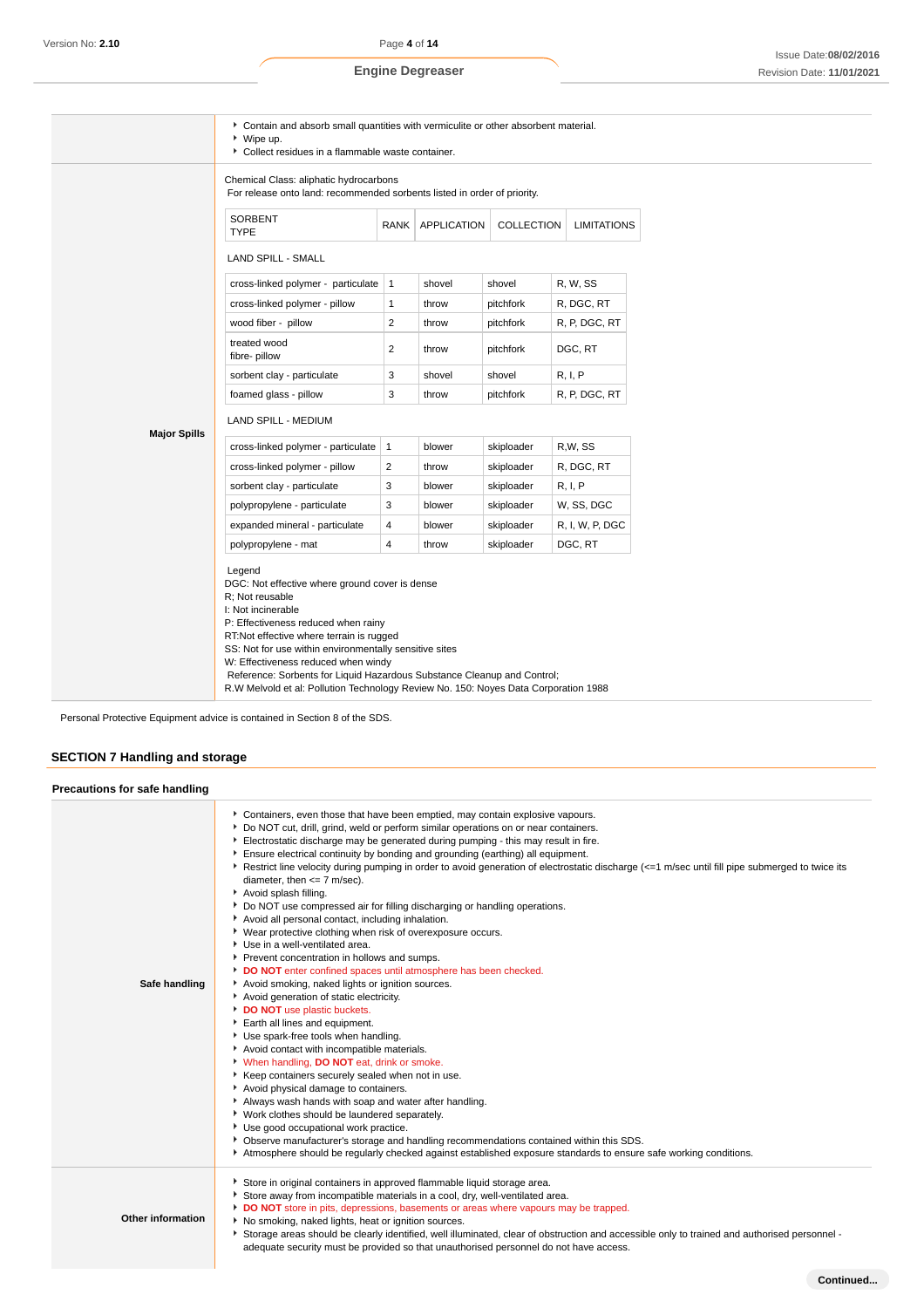| Store according to applicable regulations for flammable materials for storage tanks, containers, piping, buildings, rooms, cabinets, allowable<br>quantities and minimum storage distances.<br>► Use non-sparking ventilation systems, approved explosion proof equipment and intrinsically safe electrical systems.        |
|-----------------------------------------------------------------------------------------------------------------------------------------------------------------------------------------------------------------------------------------------------------------------------------------------------------------------------|
|                                                                                                                                                                                                                                                                                                                             |
| Have appropriate extinguishing capability in storage area (e.g. portable fire extinguishers - dry chemical, foam or carbon dioxide) and<br>flammable gas detectors.                                                                                                                                                         |
| Keep adsorbents for leaks and spills readily available.                                                                                                                                                                                                                                                                     |
| Protect containers against physical damage and check regularly for leaks.                                                                                                                                                                                                                                                   |
| Observe manufacturer's storage and handling recommendations contained within this SDS.                                                                                                                                                                                                                                      |
| In addition, for tank storages (where appropriate):                                                                                                                                                                                                                                                                         |
| Store in grounded, properly designed and approved vessels and away from incompatible materials.                                                                                                                                                                                                                             |
| For bulk storages, consider use of floating roof or nitrogen blanketed vessels; where venting to atmosphere is possible, equip storage tank<br>vents with flame arrestors; inspect tank vents during winter conditions for vapour/ ice build-up.<br>Storage tanks should be above ground and diked to hold entire contents. |

## **Conditions for safe storage, including any incompatibilities**

| Suitable container             | Packing as supplied by manufacturer.<br>• Plastic containers may only be used if approved for flammable liquid.<br>• Check that containers are clearly labelled and free from leaks.<br>For low viscosity materials (i) : Drums and jerry cans must be of the non-removable head type. (ii) : Where a can is to be used as an inner<br>package, the can must have a screwed enclosure.<br>For materials with a viscosity of at least 2680 cSt. (23 deg. C)<br>For manufactured product having a viscosity of at least 250 cSt. (23 deg. C)<br>Manufactured product that requires stirring before use and having a viscosity of at least 20 cSt (25 deg. C): (i) Removable head packaging;<br>(ii) Cans with friction closures and (iii) low pressure tubes and cartridges may be used.<br>▶ Where combination packages are used, and the inner packages are of glass, there must be sufficient inert cushioning material in contact with<br>inner and outer packages<br>In addition, where inner packagings are glass and contain liquids of packing group I there must be sufficient inert absorbent to absorb any<br>spillage, unless the outer packaging is a close fitting moulded plastic box and the substances are not incompatible with the plastic.                                                                                                                                                                                                                                                                                                                                                                                                                                                                                                                                                                                                                                                                                                                                                                                                                                                                                                                                                                                                                                                                                                                                                                                                                                                                                                           |
|--------------------------------|------------------------------------------------------------------------------------------------------------------------------------------------------------------------------------------------------------------------------------------------------------------------------------------------------------------------------------------------------------------------------------------------------------------------------------------------------------------------------------------------------------------------------------------------------------------------------------------------------------------------------------------------------------------------------------------------------------------------------------------------------------------------------------------------------------------------------------------------------------------------------------------------------------------------------------------------------------------------------------------------------------------------------------------------------------------------------------------------------------------------------------------------------------------------------------------------------------------------------------------------------------------------------------------------------------------------------------------------------------------------------------------------------------------------------------------------------------------------------------------------------------------------------------------------------------------------------------------------------------------------------------------------------------------------------------------------------------------------------------------------------------------------------------------------------------------------------------------------------------------------------------------------------------------------------------------------------------------------------------------------------------------------------------------------------------------------------------------------------------------------------------------------------------------------------------------------------------------------------------------------------------------------------------------------------------------------------------------------------------------------------------------------------------------------------------------------------------------------------------------------------------------------------------------------------------------------|
| <b>Storage incompatibility</b> | For alkyl aromatics:<br>The alkyl side chain of aromatic rings can undergo oxidation by several mechanisms. The most common and dominant one is the attack by<br>oxidation at benzylic carbon as the intermediate formed is stabilised by resonance structure of the ring.<br>Following reaction with oxygen and under the influence of sunlight, a hydroperoxide at the alpha-position to the aromatic ring, is the primary<br>oxidation product formed (provided a hydrogen atom is initially available at this position) - this product is often short-lived but may be stable<br>dependent on the nature of the aromatic substitution; a secondary C-H bond is more easily attacked than a primary C-H bond whilst a<br>tertiary C-H bond is even more susceptible to attack by oxygen<br>Monoalkylbenzenes may subsequently form monocarboxylic acids; alkyl naphthalenes mainly produce the corresponding naphthalene<br>carboxylic acids.<br>> Oxidation in the presence of transition metal salts not only accelerates but also selectively decomposes the hydroperoxides.<br>Hock-rearrangement by the influence of strong acids converts the hydroperoxides to hemiacetals. Peresters formed from the hydroperoxides<br>undergo Criegee rearrangement easily.<br>Alkali metals accelerate the oxidation while CO2 as co-oxidant enhances the selectivity.<br>Microwave conditions give improved yields of the oxidation products.<br>▶ Photo-oxidation products may occur following reaction with hydroxyl radicals and NOx - these may be components of photochemical smogs.<br>Oxidation of Alkylaromatics: T.S.S Rao and Shubhra Awasthi: E-Journal of Chemistry Vol 4, No. 1, pp 1-13 January 2007<br>Phenols are incompatible with strong reducing substances such as hydrides, nitrides, alkali metals, and sulfides.<br>Avoid use of aluminium, copper and brass alloys in storage and process equipment.<br>Heat is generated by the acid-base reaction between phenols and bases.<br>▶ Phenols are sulfonated very readily (for example, by concentrated sulfuric acid at room temperature), these reactions generate heat.<br>Phenols are nitrated very rapidly, even by dilute nitric acid.<br>Nitrated phenols often explode when heated. Many of them form metal salts that tend toward detonation by rather mild shock.<br>▶ Vigorous reactions, sometimes amounting to explosions, can result from the contact between aromatic rings and strong oxidising agents.<br>Aromatics can react exothermically with bases and with diazo compounds. |

# **SECTION 8 Exposure controls / personal protection**

## **Control parameters**

# **Occupational Exposure Limits (OEL)**

**INGREDIENT DATA**

Not Available

| <b>Emergency Limits</b>                                                                           |                                                                   |                                |               |               |             |  |
|---------------------------------------------------------------------------------------------------|-------------------------------------------------------------------|--------------------------------|---------------|---------------|-------------|--|
| Ingredient                                                                                        | <b>Material name</b>                                              |                                | TEEL-1        | TEEL-2        | TEEL-3      |  |
| nonylphenol ethoxylates                                                                           | Ethoxylated nonylphenol; (Nonyl phenyl polyethylene glycol ether) |                                | 43 mg/m3      | 470 mg/m3     | 5,400 mg/m3 |  |
| 1,2,4-trimethyl benzene                                                                           | Permafluor E+                                                     |                                | 140 mg/m3     | 360 mg/m3     | 2,200 mg/m3 |  |
| 1,2,4-trimethyl benzene                                                                           | Trimethylbenzene, 1,2,4-; (Pseudocumene)                          | Not Available<br>Not Available |               |               | 480 ppm     |  |
| 1,3,5-trimethyl benzene                                                                           | Trimethylbenzene, -1,3,5; (Mesitylene)                            |                                | Not Available | Not Available | 480 ppm     |  |
| Ingredient                                                                                        | <b>Original IDLH</b><br><b>Revised IDLH</b>                       |                                |               |               |             |  |
| nonylphenol ethoxylates                                                                           | Not Available                                                     |                                | Not Available |               |             |  |
| diethanolamine cocoate                                                                            | Not Available<br>Not Available                                    |                                |               |               |             |  |
| 1,2,4-trimethyl benzene                                                                           | Not Available<br>Not Available                                    |                                |               |               |             |  |
| 1,3,5-trimethyl benzene                                                                           | Not Available<br>Not Available                                    |                                |               |               |             |  |
| <b>Occupational Exposure Banding</b>                                                              |                                                                   |                                |               |               |             |  |
| Ingredient<br><b>Occupational Exposure Band Rating</b><br><b>Occupational Exposure Band Limit</b> |                                                                   |                                |               |               |             |  |

nonylphenol ethoxylates **E** ≤ 0.1 ppm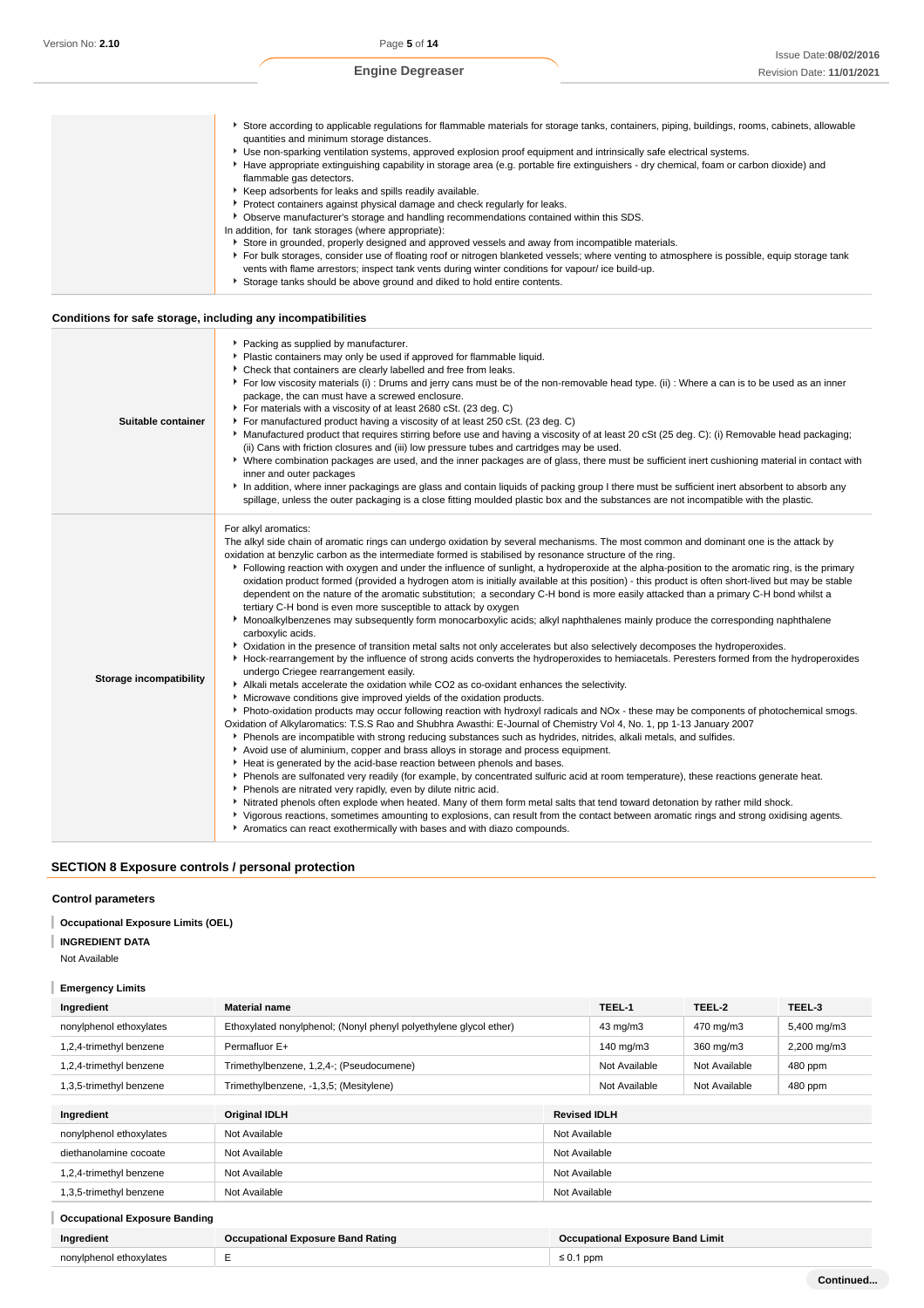**Continued...**

| Ingredient              | <b>Occupational Exposure Band Rating</b>                                                                                                                                                                                                                                                                                                                                 | <b>Occupational Exposure Band Limit</b> |  |
|-------------------------|--------------------------------------------------------------------------------------------------------------------------------------------------------------------------------------------------------------------------------------------------------------------------------------------------------------------------------------------------------------------------|-----------------------------------------|--|
| diethanolamine cocoate  |                                                                                                                                                                                                                                                                                                                                                                          | $\leq 0.1$ ppm                          |  |
| 1,2,4-trimethyl benzene |                                                                                                                                                                                                                                                                                                                                                                          | $\leq 0.1$ ppm                          |  |
| 1,3,5-trimethyl benzene |                                                                                                                                                                                                                                                                                                                                                                          | $\leq 0.1$ ppm                          |  |
| Notes:                  | Occupational exposure banding is a process of assigning chemicals into specific categories or bands based on a chemical's potency and the<br>adverse health outcomes associated with exposure. The output of this process is an occupational exposure band (OEB), which corresponds to a<br>range of exposure concentrations that are expected to protect worker health. |                                         |  |

#### **MATERIAL DATA**

For trimethyl benzene as mixed isomers (of unstated proportions)

Odour Threshold Value: 2.4 ppm (detection)

Use care in interpreting effects as a single isomer or other isomer mix. Trimethylbenzene is an eye, nose and respiratory irritant. High concentrations cause central nervous system depression. Exposed workers show CNS changes, asthmatic bronchitis and blood dyscrasias at 60 ppm. The TLV-TWA is thought to be protective against the significant risk of CNS excitation, asthmatic bronchitis and blood dyscrasias associated with exposures above the limit.

Odour Safety Factor (OSF) OSF=10 (1,2,4-TRIMETHYLBENZENE)

Exposed individuals are **NOT** reasonably expected to be warned, by smell, that the Exposure Standard is being exceeded.

Odour Safety Factor (OSF) is determined to fall into either Class C, D or E.

The Odour Safety Factor (OSF) is defined as:

OSF= Exposure Standard (TWA) ppm/ Odour Threshold Value (OTV) ppm

Classification into classes follows:

ClassOSF Description

- A 550 Over 90% of exposed individuals are aware by smell that the Exposure Standard (TLV-TWA for example) is being reached, even when distracted by working activities
- B 26-550As 'A' for 50-90% of persons being distracted
- C 1-26 As 'A' for less than 50% of persons being distracted
- D 0.18-1 10-50% of persons aware of being tested perceive by smell that the Exposure Standard is being reached

E <0.18 As 'D' for less than 10% of persons aware of being tested

for kerosene CAS 8008-20-6 TLV TWA: 100 mg/m3 as total hydrocarbon vapour Skin A3

OEL TWA: 14 ppm, 100 mg/m3 [NIOSH, 1985]

REL TWA: 150 ppm [Shell]

CEL TWA: 300 ppm, 900 mg/m3

(CEL = Chemwatch Exposure Limit)

for petroleum distillates:

CEL TWA: 500 ppm, 2000 mg/m3 (compare OSHA TWA) (CEL = Chemwatch Exposure Limit)

#### **Exposure controls**

| Appropriate engineering<br>controls | Engineering controls are used to remove a hazard or place a barrier between the worker and the hazard. Well-designed engineering controls can<br>be highly effective in protecting workers and will typically be independent of worker interactions to provide this high level of protection.<br>The basic types of engineering controls are:<br>Process controls which involve changing the way a job activity or process is done to reduce the risk.<br>Enclosure and/or isolation of emission source which keeps a selected hazard 'physically' away from the worker and ventilation that strategically<br>'adds' and 'removes' air in the work environment. Ventilation can remove or dilute an air contaminant if designed properly. The design of a<br>ventilation system must match the particular process and chemical or contaminant in use.<br>Employers may need to use multiple types of controls to prevent employee overexposure.<br>For flammable liquids and flammable gases, local exhaust ventilation or a process enclosure ventilation system may be required. Ventilation<br>equipment should be explosion-resistant. |  |  |
|-------------------------------------|--------------------------------------------------------------------------------------------------------------------------------------------------------------------------------------------------------------------------------------------------------------------------------------------------------------------------------------------------------------------------------------------------------------------------------------------------------------------------------------------------------------------------------------------------------------------------------------------------------------------------------------------------------------------------------------------------------------------------------------------------------------------------------------------------------------------------------------------------------------------------------------------------------------------------------------------------------------------------------------------------------------------------------------------------------------------------------------------------------------------------------------------|--|--|
| <b>Personal protection</b>          |                                                                                                                                                                                                                                                                                                                                                                                                                                                                                                                                                                                                                                                                                                                                                                                                                                                                                                                                                                                                                                                                                                                                            |  |  |
| Eye and face protection             | Safety glasses with side shields.<br>Chemical goggles.<br>Contact lenses may pose a special hazard; soft contact lenses may absorb and concentrate irritants. A written policy document, describing<br>the wearing of lenses or restrictions on use, should be created for each workplace or task. This should include a review of lens absorption<br>and adsorption for the class of chemicals in use and an account of injury experience. Medical and first-aid personnel should be trained in<br>their removal and suitable equipment should be readily available. In the event of chemical exposure, begin eye irrigation immediately and<br>remove contact lens as soon as practicable. Lens should be removed at the first signs of eye redness or irritation - lens should be removed in<br>a clean environment only after workers have washed hands thoroughly. [CDC NIOSH Current Intelligence Bulletin 59], [AS/NZS 1336 or<br>national equivalent]                                                                                                                                                                              |  |  |
| <b>Skin protection</b>              | See Hand protection below                                                                                                                                                                                                                                                                                                                                                                                                                                                                                                                                                                                                                                                                                                                                                                                                                                                                                                                                                                                                                                                                                                                  |  |  |
| Hands/feet protection               | ▶ Wear chemical protective gloves, e.g. PVC.<br>▶ Wear safety footwear or safety gumboots, e.g. Rubber                                                                                                                                                                                                                                                                                                                                                                                                                                                                                                                                                                                                                                                                                                                                                                                                                                                                                                                                                                                                                                     |  |  |
| <b>Body protection</b>              | See Other protection below                                                                                                                                                                                                                                                                                                                                                                                                                                                                                                                                                                                                                                                                                                                                                                                                                                                                                                                                                                                                                                                                                                                 |  |  |
| Other protection                    | • Overalls.<br>PVC Apron.<br>PVC protective suit may be required if exposure severe.<br>Evewash unit.<br>Ensure there is ready access to a safety shower.                                                                                                                                                                                                                                                                                                                                                                                                                                                                                                                                                                                                                                                                                                                                                                                                                                                                                                                                                                                  |  |  |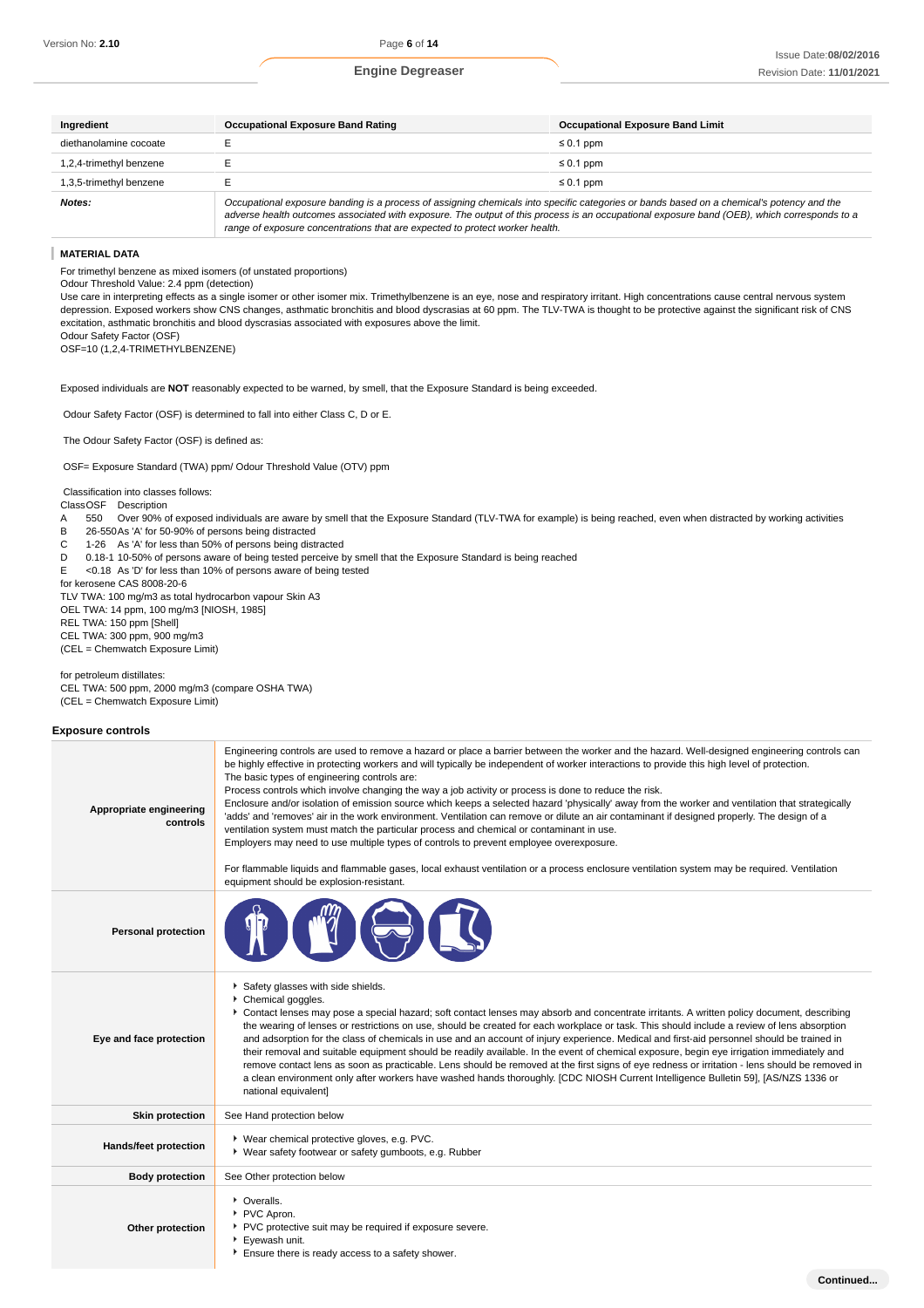| Some plastic personal protective equipment (PPE) (e.g. gloves, aprons, overshoes) are not recommended as they may produce static<br>electricity. |
|--------------------------------------------------------------------------------------------------------------------------------------------------|
| For large scale or continuous use wear tight-weave non-static clothing (no metallic fasteners, cuffs or pockets).                                |
| Non sparking safety or conductive footwear should be considered. Conductive footwear describes a boot or shoe with a sole made from a            |
| conductive compound chemically bound to the bottom components, for permanent control to electrically ground the foot an shall dissipate          |
| static electricity from the body to reduce the possibility of ignition of volatile compounds. Electrical resistance must range between 0 to      |
| 500,000 ohms. Conductive shoes should be stored in lockers close to the room in which they are worn. Personnel who have been issued              |
| conductive footwear should not wear them from their place of work to their homes and return.                                                     |

# **SECTION 9 Physical and chemical properties**

# **Information on basic physical and chemical properties**

| Appearance                                      | <b>Clear Colourless Liquid</b> |                                            |               |
|-------------------------------------------------|--------------------------------|--------------------------------------------|---------------|
|                                                 |                                |                                            |               |
| <b>Physical state</b>                           | Liquid                         | Relative density (Water = 1)               | $0.84 - 0.88$ |
| Odour                                           | Turpentine                     | Partition coefficient n-octanol<br>/ water | Not Available |
| Odour threshold                                 | Not Available                  | Auto-ignition temperature (°C)             | Not Available |
| pH (as supplied)                                | Not Available                  | <b>Decomposition temperature</b>           | Not Available |
| Melting point / freezing point<br>(°C)          | Not Available                  | Viscosity (cSt)                            | Not Available |
| Initial boiling point and boiling<br>range (°C) | Not Available                  | Molecular weight (g/mol)                   | Not Available |
| Flash point (°C)                                | Not Available                  | <b>Taste</b>                               | Not Available |
| <b>Evaporation rate</b>                         | Not Available                  | <b>Explosive properties</b>                | Not Available |
| Flammability                                    | Flammable                      | <b>Oxidising properties</b>                | Not Available |
| Upper Explosive Limit (%)                       | Not Available                  | Surface Tension (dyn/cm or<br>$mN/m$ )     | Not Available |
| Lower Explosive Limit (%)                       | Not Available                  | <b>Volatile Component (%vol)</b>           | Not Available |
| Vapour pressure (kPa)                           | Not Available                  | Gas group                                  | Not Available |
| Solubility in water                             | Immiscible                     | pH as a solution (5%)                      | $9 - 10$      |
| Vapour density $(Air = 1)$                      | Not Available                  | VOC g/L                                    | Not Available |

# **SECTION 10 Stability and reactivity**

| Reactivity                            | See section 7                                                                                                                        |
|---------------------------------------|--------------------------------------------------------------------------------------------------------------------------------------|
| <b>Chemical stability</b>             | • Unstable in the presence of incompatible materials.<br>▶ Product is considered stable.<br>Hazardous polymerisation will not occur. |
| Possibility of hazardous<br>reactions | See section 7                                                                                                                        |
| <b>Conditions to avoid</b>            | See section 7                                                                                                                        |
| Incompatible materials                | See section 7                                                                                                                        |
| Hazardous decomposition<br>products   | See section 5                                                                                                                        |

# **SECTION 11 Toxicological information**

## **Information on toxicological effects**

| Inhaled | The material is not thought to produce adverse health effects or irritation of the respiratory tract (as classified by EC Directives using animal<br>models). Nevertheless, good hygiene practice requires that exposure be kept to a minimum and that suitable control measures be used in an<br>occupational setting.<br>The acute toxicity of inhaled alkylbenzenes is best described by central nervous system depression. As a rule, these compounds may also act as<br>general anaesthetics.<br>Systemic poisoning produced by general anaesthesia is characterised by lightheadedness, nervousness, apprehension, euphoria, confusion,<br>dizziness, drowsiness, tinnitus, blurred or double vision, vomiting and sensations of heat, cold or numbness, twitching, tremors, convulsions,<br>unconsciousness and respiratory depression and arrest. Cardiac arrest may result from cardiovascular collapse. Bradycardia, and hypotension<br>may also be produced.<br>Inhaled alkylbenzene vapours cause death in animals at air levels that are relatively similar (typically LC50s are in the range 5000 -8000 ppm for<br>4 to 8 hour exposures). It is likely that acute inhalation exposure to alkylbenzenes resembles that to general anaesthetics.<br>Alkylbenzenes are not generally toxic other than at high levels of exposure. This may be because their metabolites have a low order of toxicity<br>and are easily excreted. There is little or no evidence to suggest that metabolic pathways can become saturated leading to spillover to alternate<br>pathways. Nor is there evidence that toxic reactive intermediates, which may produce subsequent toxic or mutagenic effects, are formed<br>Acute effects from inhalation of high concentrations of vapour are pulmonary irritation, including coughing, with nausea; central nervous system<br>depression - characterised by headache and dizziness, increased reaction time, fatique and loss of co-ordination |
|---------|-----------------------------------------------------------------------------------------------------------------------------------------------------------------------------------------------------------------------------------------------------------------------------------------------------------------------------------------------------------------------------------------------------------------------------------------------------------------------------------------------------------------------------------------------------------------------------------------------------------------------------------------------------------------------------------------------------------------------------------------------------------------------------------------------------------------------------------------------------------------------------------------------------------------------------------------------------------------------------------------------------------------------------------------------------------------------------------------------------------------------------------------------------------------------------------------------------------------------------------------------------------------------------------------------------------------------------------------------------------------------------------------------------------------------------------------------------------------------------------------------------------------------------------------------------------------------------------------------------------------------------------------------------------------------------------------------------------------------------------------------------------------------------------------------------------------------------------------------------------------------------------------------------------------------------------------------------------------------------------------|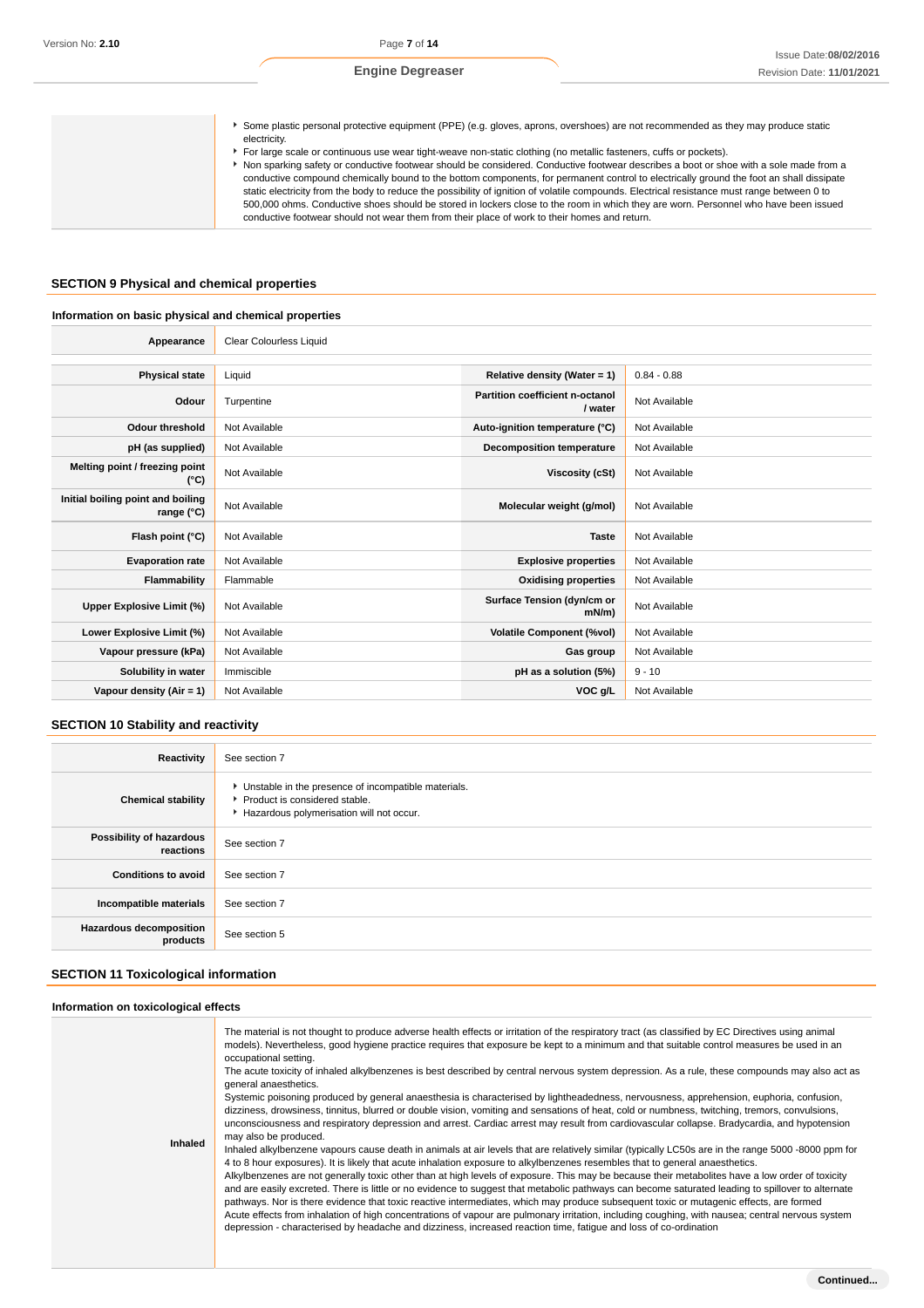|                     | Central nervous system (CNS) depression may include nonspecific discomfort, symptoms of giddiness, headache, dizziness, nausea,<br>anaesthetic effects, slowed reaction time, slurred speech and may progress to unconsciousness. Serious poisonings may result in respiratory<br>depression and may be fatal.<br>A significant number of individuals exposed to mixed trimethylbenzenes complained of nervousness, tension, anxiety and asthmatic bronchitis.<br>Peripheral blood showed a tendency to hypochromic anaemia and a deviation from normal in coagulability of the blood. Hydrocarbon<br>concentrations ranged from 10 to 60 ppm. Contamination of the mixture with benzene may have been responsible for the blood dyscrasias.<br>High concentrations of mesitylene vapour (5000 to 9000 ppm) caused central nervous system depression in mice. Similar exposures of<br>pseudocumene also produced evidence of CNS involvement.                                                                                                                                                                                                                                                                                                                                                                                                                                                                                                                                                                                                                                                                                                                                                                                                                                                                                                                                                                                                                                                                                                                                                                                                                                                                                                                                                                                                                                                                                                                                                                                                                                                                                                                                                                                                                                                                                                                                                                                                                                                                                                                                                                                                                                                                                                                                                                                                                                                                                                                                                                                                                                                                                                                                                                                                                                                                                                                                                                                                                                                                                                                                                                                                                                                                                                                                                                                                                                                                                                                                                                                                                                                                                                                                                                                                                                                                                                                                                                                                                                                                                                                                                                                                                                                                                                                                                                                                                                                                                                                                                                                                                                                                                                                                                                                                                                                                                                                                                                             |
|---------------------|---------------------------------------------------------------------------------------------------------------------------------------------------------------------------------------------------------------------------------------------------------------------------------------------------------------------------------------------------------------------------------------------------------------------------------------------------------------------------------------------------------------------------------------------------------------------------------------------------------------------------------------------------------------------------------------------------------------------------------------------------------------------------------------------------------------------------------------------------------------------------------------------------------------------------------------------------------------------------------------------------------------------------------------------------------------------------------------------------------------------------------------------------------------------------------------------------------------------------------------------------------------------------------------------------------------------------------------------------------------------------------------------------------------------------------------------------------------------------------------------------------------------------------------------------------------------------------------------------------------------------------------------------------------------------------------------------------------------------------------------------------------------------------------------------------------------------------------------------------------------------------------------------------------------------------------------------------------------------------------------------------------------------------------------------------------------------------------------------------------------------------------------------------------------------------------------------------------------------------------------------------------------------------------------------------------------------------------------------------------------------------------------------------------------------------------------------------------------------------------------------------------------------------------------------------------------------------------------------------------------------------------------------------------------------------------------------------------------------------------------------------------------------------------------------------------------------------------------------------------------------------------------------------------------------------------------------------------------------------------------------------------------------------------------------------------------------------------------------------------------------------------------------------------------------------------------------------------------------------------------------------------------------------------------------------------------------------------------------------------------------------------------------------------------------------------------------------------------------------------------------------------------------------------------------------------------------------------------------------------------------------------------------------------------------------------------------------------------------------------------------------------------------------------------------------------------------------------------------------------------------------------------------------------------------------------------------------------------------------------------------------------------------------------------------------------------------------------------------------------------------------------------------------------------------------------------------------------------------------------------------------------------------------------------------------------------------------------------------------------------------------------------------------------------------------------------------------------------------------------------------------------------------------------------------------------------------------------------------------------------------------------------------------------------------------------------------------------------------------------------------------------------------------------------------------------------------------------------------------------------------------------------------------------------------------------------------------------------------------------------------------------------------------------------------------------------------------------------------------------------------------------------------------------------------------------------------------------------------------------------------------------------------------------------------------------------------------------------------------------------------------------------------------------------------------------------------------------------------------------------------------------------------------------------------------------------------------------------------------------------------------------------------------------------------------------------------------------------------------------------------------------------------------------------------------------------------------------------------------------------------------------------------------------------------|
| Ingestion           | Swallowing of the liquid may cause aspiration of vomit into the lungs with the risk of haemorrhaging, pulmonary oedema, progressing to chemical<br>pneumonitis; serious consequences may result.<br>Signs and symptoms of chemical (aspiration) pneumonitis may include coughing, gasping, choking, burning of the mouth, difficult breathing, and<br>bluish coloured skin (cyanosis).<br>The material has NOT been classified by EC Directives or other classification systems as 'harmful by ingestion'. This is because of the lack of<br>corroborating animal or human evidence. The material may still be damaging to the health of the individual, following ingestion, especially where<br>pre-existing organ (e.g liver, kidney) damage is evident. Present definitions of harmful or toxic substances are generally based on doses<br>producing mortality rather than those producing morbidity (disease, ill-health). Gastrointestinal tract discomfort may produce nausea and<br>vomiting. In an occupational setting however, ingestion of insignificant quantities is not thought to be cause for concern.                                                                                                                                                                                                                                                                                                                                                                                                                                                                                                                                                                                                                                                                                                                                                                                                                                                                                                                                                                                                                                                                                                                                                                                                                                                                                                                                                                                                                                                                                                                                                                                                                                                                                                                                                                                                                                                                                                                                                                                                                                                                                                                                                                                                                                                                                                                                                                                                                                                                                                                                                                                                                                                                                                                                                                                                                                                                                                                                                                                                                                                                                                                                                                                                                                                                                                                                                                                                                                                                                                                                                                                                                                                                                                                                                                                                                                                                                                                                                                                                                                                                                                                                                                                                                                                                                                                                                                                                                                                                                                                                                                                                                                                                                                                                                                                                   |
| <b>Skin Contact</b> | The material produces severe skin irritation; evidence exists, or practical experience predicts, that the material either:<br>۰,<br>produces severe inflammation of the skin in a substantial number of individuals following direct contact, and/or<br>produces significant and severe inflammation when applied to the healthy intact skin of animals (for up to four hours), such inflammation<br>being present twenty-four hours or more after the end of the exposure period.<br>> Skin irritation may also be present after prolonged or repeated exposure; this may result in a form of contact dermatitis (nonallergic). The<br>dermatitis is often characterised by skin redness (erythema) and swelling (oedema) which may progress to blistering (vesiculation), scaling<br>and thickening of the epidermis. At the microscopic level there may be intercellular oedema of the spongy layer of the skin (spongiosis) and<br>intracellular oedema of the epidermis.<br>NOTE: Prolonged contact is unlikely, given the severity of response, but repeated exposures may produce severe ulceration.<br>The liquid may be miscible with fats or oils and may degrease the skin, producing a skin reaction described as non-allergic contact dermatitis.<br>The material is unlikely to produce an irritant dermatitis as described in EC Directives.<br>The material may accentuate any pre-existing dermatitis condition<br>Open cuts, abraded or irritated skin should not be exposed to this material<br>Entry into the blood-stream through, for example, cuts, abrasions, puncture wounds or lesions, may produce systemic injury with harmful effects.<br>Examine the skin prior to the use of the material and ensure that any external damage is suitably protected.                                                                                                                                                                                                                                                                                                                                                                                                                                                                                                                                                                                                                                                                                                                                                                                                                                                                                                                                                                                                                                                                                                                                                                                                                                                                                                                                                                                                                                                                                                                                                                                                                                                                                                                                                                                                                                                                                                                                                                                                                                                                                                                                                                                                                                                                                                                                                                                                                                                                                                                                                                                                                                                                                                                                                                                                                                                                                                                                                                                                                                                                                                                                                                                                                                                                                                                                                                                                                                                                                                                                                                                                                                                                                                                                                                                                                                                                                                                                                                                                                                                                                                                                       |
| Eye                 | When applied to the eye(s) of animals, the material produces severe ocular lesions which are present twenty-four hours or more after instillation.                                                                                                                                                                                                                                                                                                                                                                                                                                                                                                                                                                                                                                                                                                                                                                                                                                                                                                                                                                                                                                                                                                                                                                                                                                                                                                                                                                                                                                                                                                                                                                                                                                                                                                                                                                                                                                                                                                                                                                                                                                                                                                                                                                                                                                                                                                                                                                                                                                                                                                                                                                                                                                                                                                                                                                                                                                                                                                                                                                                                                                                                                                                                                                                                                                                                                                                                                                                                                                                                                                                                                                                                                                                                                                                                                                                                                                                                                                                                                                                                                                                                                                                                                                                                                                                                                                                                                                                                                                                                                                                                                                                                                                                                                                                                                                                                                                                                                                                                                                                                                                                                                                                                                                                                                                                                                                                                                                                                                                                                                                                                                                                                                                                                                                                                                                        |
| Chronic             | Limited evidence suggests that repeated or long-term occupational exposure may produce cumulative health effects involving organs or<br>biochemical systems.<br>Exposure to the material may cause concerns for human fertility, on the basis that similar materials provide some evidence of impaired fertility in<br>the absence of toxic effects, or evidence of impaired fertility occurring at around the same dose levels as other toxic effects, but which are not a<br>secondary non-specific consequence of other toxic effects.<br>On the basis, primarily, of animal experiments, concern has been expressed by at least one classification body that the material may produce<br>carcinogenic or mutagenic effects; in respect of the available information, however, there presently exists inadequate data for making a<br>satisfactory assessment.<br>The alkyl phenolics (which may occur as breakdown products of some polyethoxylated surfactants) have been implicated in a phenomenon<br>which has apparently occurred since the mid 1960s, namely lower sperm counts and reduced fertility in males. Nonyl phenol acts like an<br>oestrogen hormone which stimulates breast cells to divide in vitro. When pregnant rats are fed nonylphenols at doses comparable to that at<br>which humans might be exposed, male offspring had significantly smaller testicles and lower sperm counts. Although the human foetus is<br>'bathed' in naturally occurring oestrogens during pregnancy it is suggested that it has developed a protective mechanism against natural<br>oestrogens but is not safe from synthetic variants. These tend to accumulate in body fats which sets them apart from the natural product. During<br>early pregnancy, fats are broken down and may flood the body with concentrated pollutants. Drinking water may be one source of exposure to<br>alkyl phenols as many polyethoxylated surfactants are discharged to water treatment systems where they undergo degradation.<br>Repeated or prolonged exposure to mixed hydrocarbons may produce narcosis with dizziness, weakness, irritability, concentration and/or<br>memory loss, tremor in the fingers and tongue, vertigo, olfactory disorders, constriction of visual field, paraesthesias of the extremities, weight<br>loss and anaemia and degenerative changes in the liver and kidney. Chronic exposure by petroleum workers, to the lighter hydrocarbons, has<br>been associated with visual disturbances, damage to the central nervous system, peripheral neuropathies (including numbness and<br>paraesthesias), psychological and neurophysiological deficits, bone marrow toxicities (including hypoplasia possibly due to benzene) and hepatic<br>and renal involvement. Chronic dermal exposure to petroleum hydrocarbons may result in defatting which produces localised dermatoses.<br>Surface cracking and erosion may also increase susceptibility to infection by microorganisms. One epidemiological study of petroleum refinery<br>workers has reported elevations in standard mortality ratios for skin cancer along with a dose-response relationship indicating an association<br>between routine workplace exposure to petroleum or one of its constituents and skin cancer, particularly melanoma. Other studies have been<br>unable to confirm this finding.<br>Hydrocarbon solvents are liquid hydrocarbon fractions derived from petroleum processing streams, containing only carbon and hydrogen atoms,<br>with carbon numbers ranging from approximately C5-C20 and boiling between approximately 35-370 deg C. Many of the hydrocarbon solvents<br>have complex and variable compositions with constituents of 4 types, alkanes (normal paraffins, isoparaffins, and cycloparaffins) and aromatics<br>(primarily alkylated one- and two-ring species). Despite the compositional complexity, most hydrocarbon solvent constituents have similar<br>toxicological properties, and the overall toxicological hazards can be characterized in generic terms. Hydrocarbon solvents can cause chemical<br>pneumonitis if aspirated into the lung, and those that are volatile can cause acute CNS effects and/or ocular and respiratory irritation at exposure<br>levels exceeding occupational recommendations. Otherwise, there are few toxicologically important effects. The exceptions, n-hexane and<br>naphthalene, have unique toxicological properties<br>Animal studies:<br>No deaths or treatment related signs of toxicity were observed in rats exposed to light alkylate naphtha (paraffinic hydrocarbons) at<br>concentrations of 668, 2220 and 6646 ppm for 6 hrs/day, 5 days/wk for 13 weeks. Increased liver weights and kidney toxicity (male rats) was<br>observed in high dose animals. Exposure to pregnant rats at concentrations of 137, 3425 and 6850 ppm did not adversely affect reproduction or<br>cause maternal or foetal toxicity. Lifetime skin painting studies in mice with similar naphthas have shown weak or no carcinogenic activity<br>following prolonged and repeated exposure. Similar<br>naphthas/distillates, when tested at nonirritating dose levels, did not show any significant carcinogenic activity indicating that this tumorigenic<br>response is likely related to chronic irritation and not to dose. The mutagenic potential of naphthas has been reported to be largely negative in a<br>variety of mutagenicity tests. The exact relationship between these results and human health is not known. Some components of this product<br>have been shown to produce a species specific, sex hormonal dependent kidney lesion in male rats from repeated oral or inhalation exposure.<br>Subsequent research has shown that the kidney damage develops via the formation of a alpha-2u-globulin, a mechanism unique to the male rat. |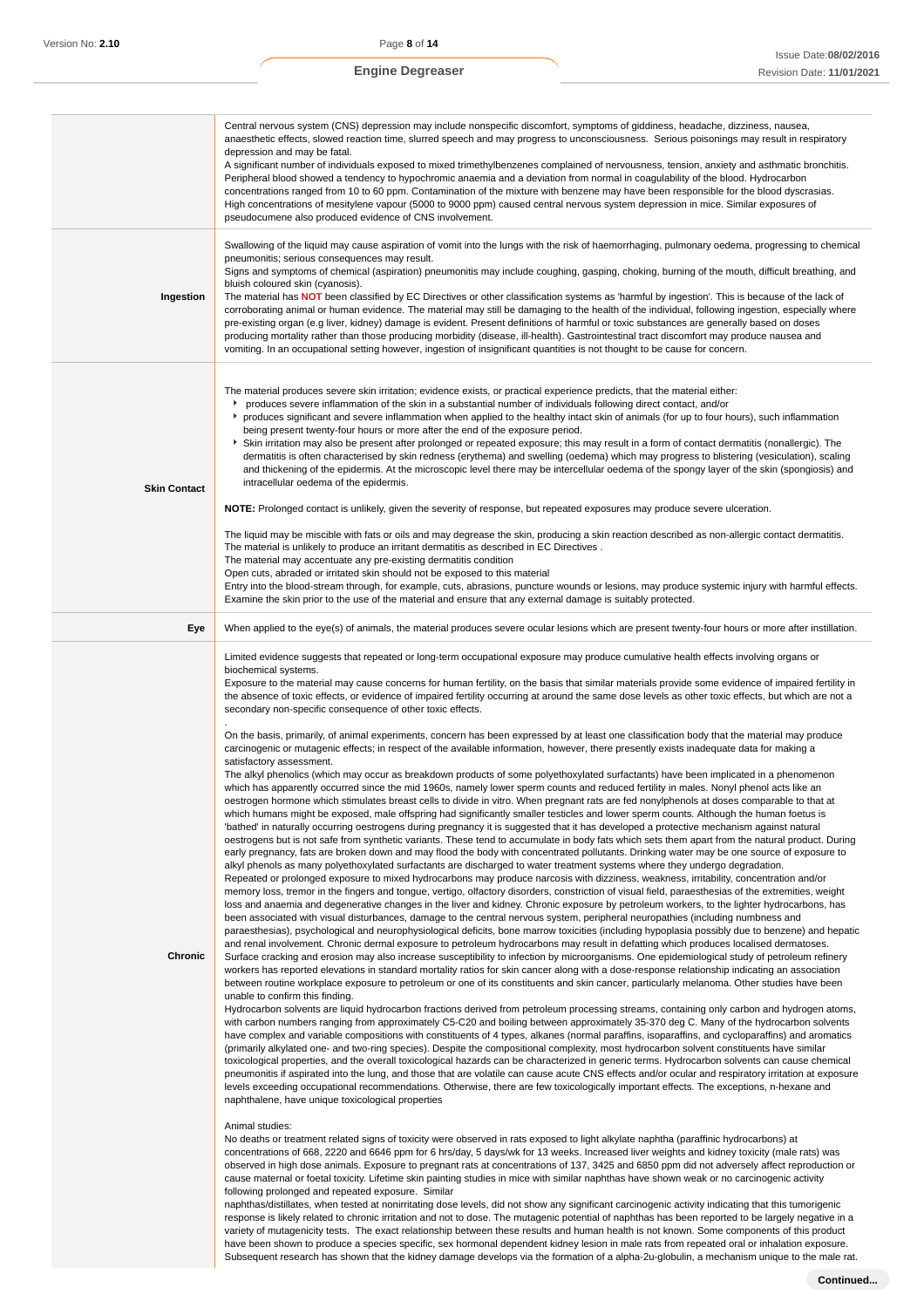|                         | <b>TOXICITY</b>                                 |                                                                                   |  | <b>IRRITATION</b>           |                   |  |
|-------------------------|-------------------------------------------------|-----------------------------------------------------------------------------------|--|-----------------------------|-------------------|--|
| <b>Engine Degreaser</b> | Not Available                                   |                                                                                   |  | Not Available               |                   |  |
|                         | <b>TOXICITY</b>                                 |                                                                                   |  | <b>IRRITATION</b>           |                   |  |
| nonylphenol ethoxylates | 150 mg/kg[2]                                    |                                                                                   |  | Eye (rabbit): 5 mg SEVERE   |                   |  |
|                         | Dermal (rabbit) LD50: 2830 mg/kg <sup>[2]</sup> |                                                                                   |  | Skin (human): 15 mg/3D mild |                   |  |
|                         |                                                 |                                                                                   |  |                             |                   |  |
| diethanolamine cocoate  | <b>TOXICITY</b>                                 |                                                                                   |  | <b>IRRITATION</b>           |                   |  |
|                         | Not Available<br>Not Available                  |                                                                                   |  |                             |                   |  |
|                         |                                                 |                                                                                   |  |                             |                   |  |
| 1,2,4-trimethyl benzene | <b>TOXICITY</b>                                 |                                                                                   |  |                             | <b>IRRITATION</b> |  |
|                         | Inhalation(Rat) LC50 18 mg/l/4hd <sup>[2]</sup> |                                                                                   |  |                             | Not Available     |  |
|                         | <b>TOXICITY</b>                                 |                                                                                   |  |                             |                   |  |
|                         | Inhalation(Rat) LC50 24 mg/l/4hd <sup>[2]</sup> | <b>IRRITATION</b>                                                                 |  |                             |                   |  |
| 1,3,5-trimethyl benzene | Oral(Rat) LD50 5000 mg/kg[1]                    | Eye (rabbit): 500 mg/24h mild                                                     |  |                             |                   |  |
|                         |                                                 | Eye: adverse effect observed (irritating)[1]<br>Skin (rabbit): 20 mg/24h moderate |  |                             |                   |  |
|                         |                                                 | Skin: adverse effect observed (irritating)[1]                                     |  |                             |                   |  |

| <b>Acute Toxicity</b>                       | ×            | Carcinogenicity                 | ́                                                                                                                                                                   |
|---------------------------------------------|--------------|---------------------------------|---------------------------------------------------------------------------------------------------------------------------------------------------------------------|
| <b>Skin Irritation/Corrosion</b>            | v            | Reproductivity                  | ́                                                                                                                                                                   |
| <b>Serious Eye Damage/Irritation</b>        | $\checkmark$ | <b>STOT - Single Exposure</b>   | ∽                                                                                                                                                                   |
| <b>Respiratory or Skin</b><br>sensitisation | ×            | <b>STOT - Repeated Exposure</b> | ж                                                                                                                                                                   |
| <b>Mutagenicity</b>                         | ×            | <b>Aspiration Hazard</b>        | v                                                                                                                                                                   |
|                                             |              | Legend:                         | $\blacktriangleright$ - Data either not available or does not fill the criteria for classification<br>$\blacktriangleright$ - Data available to make classification |

# **SECTION 12 Ecological information**

|                         | Endpoint        | <b>Test Duration (hr)</b> |                           | <b>Species</b>                |                               | Value       |               | <b>Source</b>  |                |  |
|-------------------------|-----------------|---------------------------|---------------------------|-------------------------------|-------------------------------|-------------|---------------|----------------|----------------|--|
| <b>Engine Degreaser</b> | Not Available   |                           | Not Available             |                               | Not Available                 |             | Not Available |                | Not Available  |  |
|                         | Endpoint        |                           | <b>Test Duration (hr)</b> |                               | <b>Species</b>                | Value       |               |                | Source         |  |
| nonylphenol ethoxylates | <b>NOEC</b>     |                           | 36.5                      |                               | Fish                          | 0.0001-mg/L |               | $\overline{4}$ |                |  |
|                         | Endpoint        |                           | <b>Test Duration (hr)</b> | <b>Species</b>                |                               |             | Value         |                | Source         |  |
|                         | <b>EC50</b>     | 48                        |                           |                               | Crustacea                     |             | $=2.39mg/L$   |                | 1              |  |
| diethanolamine cocoate  | <b>EC50</b>     | 96                        |                           | Algae or other aquatic plants |                               |             | $=2.3$ mg/L   |                | 1              |  |
|                         | EC <sub>0</sub> | 96                        |                           | Algae or other aquatic plants |                               |             | $=1$ mg/L     |                | 1              |  |
|                         | <b>NOEC</b>     | 504                       |                           | Crustacea                     |                               |             | $=1$ mg/L     |                | $\mathbf{1}$   |  |
|                         | Endpoint        |                           | <b>Test Duration (hr)</b> | <b>Species</b>                |                               |             | Value         |                | <b>Source</b>  |  |
|                         | <b>LC50</b>     | 96                        |                           |                               | Fish                          |             |               |                | 2              |  |
| 1,2,4-trimethyl benzene | <b>EC50</b>     | 48                        |                           |                               | Crustacea                     |             |               |                | $\overline{2}$ |  |
|                         | <b>EC50</b>     | 96                        |                           |                               | Algae or other aquatic plants |             | 2.356mg/L     |                | $\overline{c}$ |  |
|                         | Endpoint        |                           | <b>Test Duration (hr)</b> | <b>Species</b>                |                               |             | Value         |                | Source         |  |
| 1,3,5-trimethyl benzene | <b>LC50</b>     | 96                        |                           | Fish                          |                               |             | 5.216mg/L     |                | 2              |  |
|                         | <b>EC50</b>     | 48                        |                           | Crustacea                     |                               |             | 13mg/L        |                | 5              |  |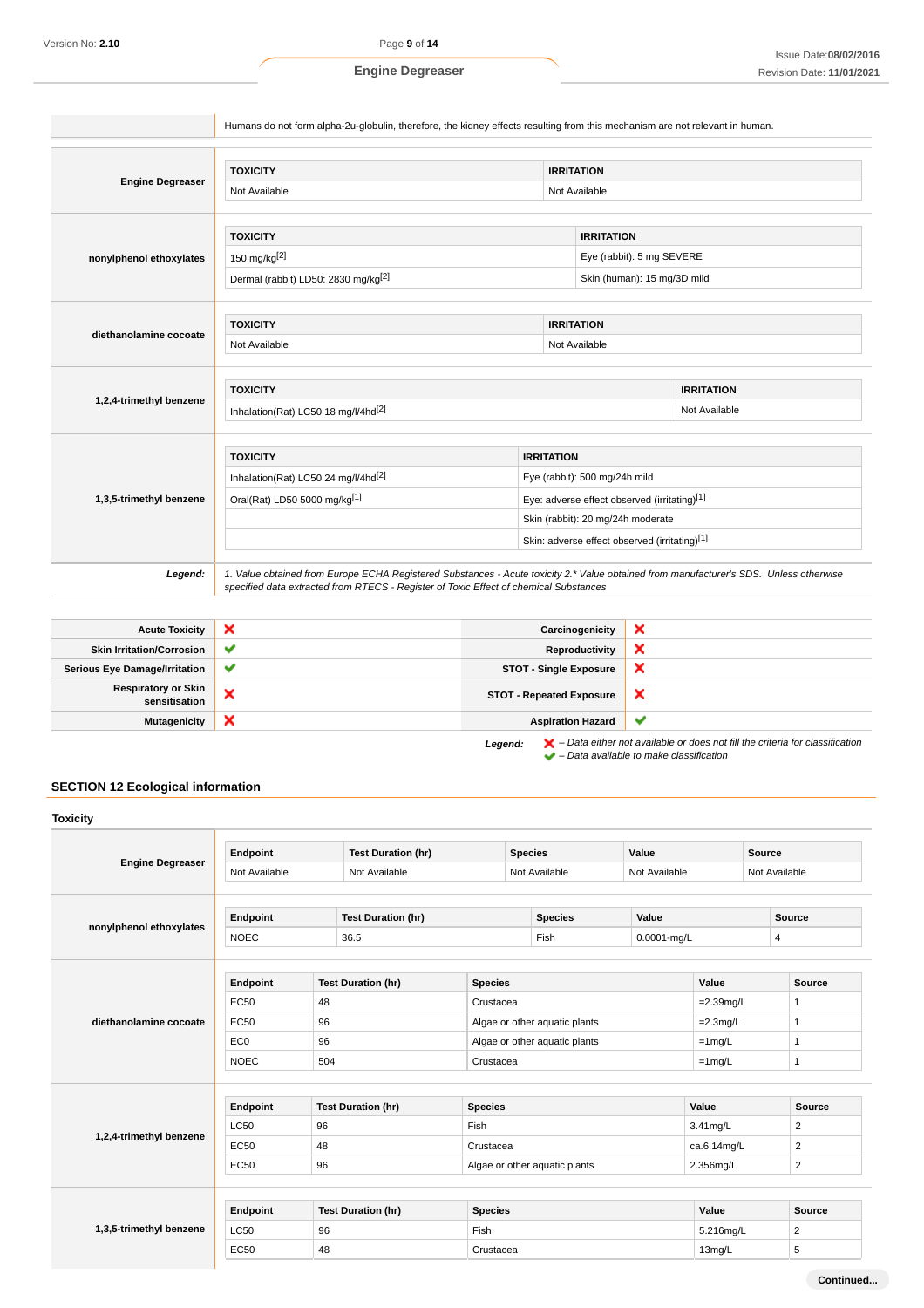| EC50<br>∸ບບບ<br>. | 96<br>$\sim$ | other aquatic plants<br>Algar | $\sim$ 0.0 $\sim$<br>34ma/l | - |
|-------------------|--------------|-------------------------------|-----------------------------|---|
| <b>NOEC</b>       | 384          | `rustacea                     | /ma/L                       |   |

**Legend:** Extracted from 1. IUCLID Toxicity Data 2. Europe ECHA Registered Substances - Ecotoxicological Information - Aquatic Toxicity 3. EPIWIN Suite V3.12 (QSAR) - Aquatic Toxicity Data (Estimated) 4. US EPA, Ecotox database - Aquatic Toxicity Data 5. ECETOC Aquatic Hazard Assessment Data 6. NITE (Japan) - Bioconcentration Data 7. METI (Japan) - Bioconcentration Data 8. Vendor Data

Harmful to aquatic organisms, may cause long-term adverse effects in the aquatic environment.

Do NOT allow product to come in contact with surface waters or to intertidal areas below the mean high water mark. Do not contaminate water when cleaning equipment or disposing of equipment wash-waters.

Wastes resulting from use of the product must be disposed of on site or at approved waste sites.

When spilled this product may act as a typical oil, causing a film, sheen, emulsion or sludge at or beneath the surface of the body of water. The oil film on water surface may physically affect the aquatic organisms, due to the interruption of the

oxygen transfer between the air and the water

Oils of any kind can cause:

- drowning of water-fowl due to lack of buoyancy, loss of insulating capacity of feathers, starvation and vulnerability to predators due to lack of mobility
- lethal effects on fish by coating gill surfaces, preventing respiration
- asphyxiation of benthic life forms when floating masses become engaged with surface debris and settle on the bottom and
- adverse aesthetic effects of fouled shoreline and beaches

In case of accidental releases on the soil, a fine film is formed on the soil, which prevents the plant respiration process and the soil particle saturation. It may cause deep water infestation.

For kerosene:

For kerosene-range refinery streams ('kerosene'):

Kerosene is the name for the lighter end of a group of petroleum streams known as the middle distillates.

Kerosene may be obtained either from the distillation of crude oil under atmospheric pressure (straight-run kerosene) or from catalytic, thermal or steam cracking of heavier petroleum streams (cracked kerosene). The kerosenes, are further treated by a variety of processes (including hydrogenation) to remove or reduce the level of sulfur, nitrogen or olefinic materials. The precise composition of any particular kerosene will depend on the crude oil from which it was derived and on the refinery processes used for its production. The streams are complex mixtures of paraffinic, isoparaffinic, naphthenic (cycloparaffinic) and aromatic (mainly alkylbenzene) hydrocarbons ranging in carbon number from C5-25 (mainly C9-16) and boil in the range 145 to 300 C. Olefins constitute less than 5% of the mixtures, by volume, and polycyclic aromatic hydrocarbons (PAHs) (3-7 fused rings) content is typically very low. Jet fuels (e.g., Jet A, JP-8, etc.) are included because they are composed almost entirely of two of these streams straight run kerosene (CAS No. 8008-20-6) or hydrodesulfurised kerosene (CAS No. 64742-81-0)

#### **Environmental Fate**

**Terrestrial fate**:: If released to soil, kerosene is expected to biodegrade under both aerobic and anaerobic conditions. Kerosene is a mixture of petroleum hydrocarbons, chiefly C10-C16 alkanes, and a typical analysis includes the identification of n-dodecane, alkyl benzene derivatives, naphthalene, and tetrahydronaphthalenes. Soil adsorption coefficients for these representative classes of compounds ranging from 1500 to 17,000 obtained from estimated log octanol/water partition coefficients of 3.3 to 5.25 indicate that some components of kerosene may display low mobility and some will be essentially immobile in soil. The vapour pressure of kerosene, 0.48 mm Hg indicates that it may rapidly volatilise from dry soil to the atmosphere although its expected strong adsorption to soil may significantly attenuate the rate of this process.

**Aquatic fate:** : If released to water, kerosene is expected to biodegrade under both aerobic and anaerobic conditions. Bioconcentration factors for components of kerosene were estimated to be 190 to 5800 (based on estimated log octanol/water partition coefficients of 3.3 to 5.25) indicating that some components of kerosene may significantly bioconcentrate in fish and aquatic organisms. Soil adsorption coefficients for kerosene ranging from 1500 to 17,000 indicate that it may strongly adsorb to sediment and suspended organic matter. The estimated half-life for volatilisation of kerosene from a model river 1 m deep flowing at 1 m/sec with a wind speed of 3 m/sec which does not take into account adsorptive processes is 3-6 hrs. The estimated half-life for volatilisation of kerosene from a model lake, which accounts for adsorptive processes, is >130 days.

**Atmospheric fate** If released to the atmosphere, kerosene may undergo oxidation by a gas-phase reaction with photochemically produced hydroxyl radicals. Estimated rate constants for the oxidation of these representative classes of compounds ranging from 1.2-2.2x10-11 cm/molec-sec at 25 deg C translates to an atmospheric half-life for kerosene of 2-3.4 days using an average atmospheric hydroxyl radical concentration of 5x10+5 molec/cu-cm.

The stability of kerosene in soils as affected by volatilization was determined in a laboratory column experiment by following the losses in the total concentration and the change in composition of the residuals in a dune sand, a loamy sand, and a silty loam soil during a 50 day period. Seven major compounds ranging between C9 and C15 were selected from a large variety of hydrocarbons forming kerosene and their presence in the remaining petroleum product was determined. The change in composition of kerosene during the experimental period was determined by gas chromatography and related to the seven major compounds selected. The experimental conditions air-dry soil and no subsequent addition of water excluded both biodegradative and leaching losses. The losses of kerosene in air-dried soil columns during the 50-day experimental period and the changes in the composition of the remaining residues due to volatilization are reported. The volatilization of all the components determined was greater from the dune sand and loamy sand soils than from the silty loam soil. It was assumed that the reason for this behavior was that the dune sand and the loamy sand soils contain a greater proportion of large pores (> 4.5 um) than the silty loam soil, even though the total porosity of the loamy sand and the silty loam is similar. In all the soils in the experiment, the components with a high carbon number formed the main fraction of the kerosene residues after 50 days of incubation.

Voltatilisation in the air phase and saturated mass flow of kerosene in the three sands ((fine, medium and coarse) were studied in the laboratory under controlled conditions. Volatilisation was the major physico-chemical process affecting the fate of kerosene in the inert porous medium. During volatilization the liquid kerosene changed its composition by gradually losing its light components (C9-C13), and the viscosity of the remaining liquid kerosene increased. The increase in viscosity led to a decrease in the infiltration rate, for example, by about 20% when the viscosity increased

#### **Ecotoxicity:**

Data for various kerosene streams is available. Kerosenes and jet fuels are moderately to acutely toxicity to aquatic organisms All studies used exposures to water accommodated fractions (WAFs) of the process streams Each of the different streams exhibited similar toxicity to rainbow trout (Oncorhynchus mykiss, 96-hour LC 50 values of 18 - 25 mg/L); likewise, toxicity to the alga Selenastrum capricornutum, with 96-hour growth rate EC50 values of 5.0 - 6.2 mg/L and biomass inhibition EC50 values of 5.9 - 11 mg/L, did not vary greatly among the streams. There was considerable variation in the measured toxicity of the category member (CAS No. 64742-81-0) to daphnids (Daphnia magna) when evaluated in different tests; in the test using daily renewal of freshly-prepared WAF, the 48-hr EC50 was estimated at 1.4 mg/L, while in the test where solution was not renewed it was estimated at between 40 and 89 mg/L. In spite of daily renewal, a sample of sweetened kerosene (CAS No. 91770-15-9) exhibited considerably less toxicity than the hydrodesulfurised and hydrocracked materials tested in the same laboratory, indicating the difference in that measurement is due to the nature of the sample rather than variations in the testing approach. For 1,2,4-trimethylbenzene:

Half-life (hr) air : 0.48-16

Half-life (hr) H2O surface water : 0.24-672 Half-life (hr) H2O ground : 336-1344 Half-life (hr) soil : 168-672 Henry's Pa m3 /mol: 385-627

Bioaccumulation : not significant

1,2,4-Trimethylbenzene is a volatile organic compound (VOC) substance. As a VOC, 1,2,4-trimethylbenzene can contribute to the formation of photochemical smog in the presence of other VOCs.

#### **Environmental fate:**

**Transport:** ,1,2,4-Trimethylbenzene volatilises rapidly from surface waters as predicted by a Henry's law constant of 5.18 x 10-3 (vapor pressure, 2.03 mm Hg). The volatilisation half-life from a model river is calculated to be 3.4 hours. The chemical also volatilises from soils, however, based on an estimated Koc of 472, moderate adsorption to soils and sediments may occur

### **Transformation/Persistence**

Air - Degradation of 1.2.4-trimethylbenzene in the atmosphere occurs by reaction with hydroxyl radicals Reaction also occurs with ozone but very slowly (half life, 8820 days) In the atmosphere, two estimates of the half-life are approximately 6 hours and, in the presence of hydroxyl radicals, 0.5 days

Soil - Volatilisation is the major route of removal of 1,2,4- trimethylbenzene from soils; although, biodegradation may also occur. Due to the high volatility of the chemical it is unlikely to accumulate in soil or surface water to toxic concentrations

Water - Because of 1,2,4-trimethylbenzene's water solubility and its vapor pressure of 2.03 mm Hg, the chemical will rapidly volatilise from surface waters Biodegradation of 1,2,4trimethylbenzene occurred with inoculums from both seawater and ground water Various strains of Pseudomonas can biodegrade 1,2,4-trimethylbenzene.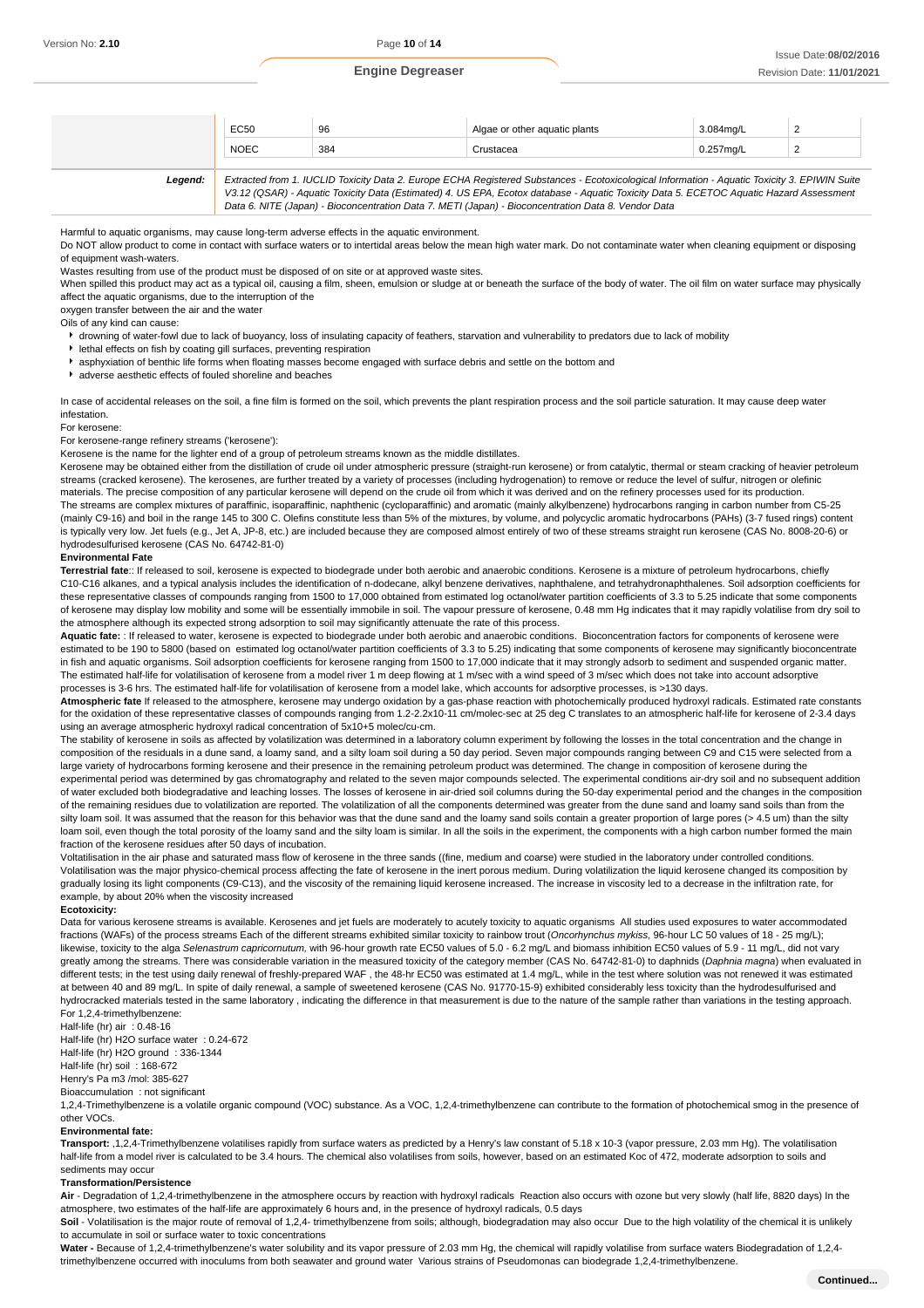**Biota** - The estimated bioconcentration factor (439) and high volatility of 1,2,4-trimethylbenzene indicates that bioaccumulation of the chemical will not be significant **Ecotoxicity:**

Fish LC50 (96 h): fathead minnow 7.72 mg/l

No stress was observed in Oncorhynchus mykiss (rainbow trout, fingerling) or Petromyzon marinus (sea lamprey, larvae) at 5 mg/L for 24 hours

 Daphnia magna EC50 (48 h): 3.61 mg/l Cancer magister (dungeness crab) LC50 996 h): 5.1 mg/l

1,2,4-Trimethylbenzene has moderate acute toxicity to aquatic organisms; acute toxicity values fall within the range of greater than 1 mg/L and 100 mg/L. LC50 values for specific aquatic organisms range from approximately 5 to 8 mg/L which is orders of magnitude greater than any measured concentration in seawater (0.002 - 0.54 microgram/L) The high concentrations required to induce toxicity in laboratory animals are not likely to be reached in the environment.

For aromatic hydrocarbons:

Within an aromatic series, acute toxicity increases with increasing alkyl substitution on the aromatic nucleus. For example, there is an increase in toxicity as alkylation of the naphthalene structure increases. The order of most toxic to least in a study using grass shrimp (Palaemonetes pugio) and brown shrimp (Penaeus aztecus) was dimethylnaphthalenes > methylnaphthalenes >naphthalenes.

Studies conclude that the toxicity of an oil appears to be a function of its di-aromatic and tri-aromatic hydrocarbons, which includes three-ring hydrocarbons such as phenanthrene. The heavier (4-, 5-, and 6-ring) PAHs are more persistent than the lighter (2- and 3-ring) PAHs and tend to have greater carcinogenic and other chronic impact potential. PAHs in general are more frequently associated with chronic risks. These risks include cancer and often are the result of exposures to complex mixtures of chronic-risk aromatics (such as PAHs, alkyl PAHs, benzenes, and alkyl benzenes), rather than exposures to low levels of a single compound.

Anthracene is a phototoxic PAH . UV light greatly increases the toxicity of anthracene to bluegill sunfish. . Benchmarks developed in the absence of UV light may be under-protective, and biological resources in strong sunlight are at more risk than those that are not.

Volatile furandiones and aldehydes are significant atmospheric oxidation products of aromatic compounds. Highly acidic dicarboxylic acids produced by the reactions between furandiones and water were shown to rapidly acidify an aqueous phase

Environmental toxicity is a function of the n-octanol/ water partition coefficient (log Pow, log Kow). Phenols with log Pow >7.4 are expected to exhibit low toxicity to aquatic organisms. However the toxicity of phenols with a lower log Pow is variable, ranging from low toxicity (LC50 values >100 mg/l) to highly toxic (LC50 values <1 mg/l) dependent on log Pow, molecular weight and substitutions on the aromatic ring. Dinitrophenols are more toxic than predicted from QSAR estimates. Hazard information for these groups is not generally available.

#### for alkylphenols and their ethoxylates, or propoxylates:

**Environmental fate:** Alkylphenols are ubiquitous in the environmental after the introduction, generally as wastes, of their alkoxylated forms (ethoxylates and propoxylates, for example); these are extensively used throughout industry and in the home.

Alkylphenol ethoxylates are widely used surfactants in domestic and industrial products, which are commonly found in wastewater discharges and in sewage treatment plant (STP) effluent's. Degradation of APEs in wastewater treatment plants or in the environment generates more persistent shorter-chain APEs and alkylphenols (APs) such as nonylphenol (NP), octylphenol (OP) and AP mono- to triethoxylates (NPE1, NPE2 and NPE3). There is concern that APE metabolites (NP, OP, NPE1-3) can mimic natural hormones and that the levels present in the environment may be sufficient to disrupt endocrine function in wildlife and humans. The physicochemical properties of the APE metabolites (NP, NPE1-4, OP, OPE1-4), in particular the high Kow values, indicate that they will partition effectively into sediments following discharge from STPs. The aqueous solubility data for the APE metabolites indicate that the concentration in water combined with the high partition coefficients will provide a significant reservoir (load) in various environmental compartments. Data from studies conducted in many regions across the world have shown significant levels in samples of every environmental compartment examined. In the US, levels of NP in air ranged from 0.01 to 81 ng/m3, with seasonal trends observed. Concentrations of APE metabolites in treated wastewater effluents in the US ranged from < 0.1 to 369 ug/l, in Spain they were between 6 and 343 ug/l and concentrations up to 330 ug/l were found in the UK. Levels in sediments reflected the high partition coefficients with concentrations reported ranging from < 0.1 to 13,700 ug/kg for sediments in the US. Fish in the UK were found to contain up to 0.8 ug/kg NP in muscle tissue. APEs degraded faster in the water column than in sediment. Aerobic conditions facilitate easier further biotransformation of APE metabolites than anaerobic conditions.

Nonylphenols are susceptible to photochemical degradation. Using natural, filtered, lake water it was found that nonylphenol had a half-life of approximately 10-15 h under continuous, noon, summer sun in the surface water layer, with a rate approximately 1.5 times slower at depths 20-25 cm. Photolysis was much slower with ethoxylated nonylphenol, and so it is unlikely to be a significant event in removal of the ethoxylates.

Air: Alkylphenols released to the atmosphere will exist in the vapour phase and is thought to be degraded by reaction with photochemically produced hydroxyl radicals, with a calculated half-life, for nonylphenol, of 0.3 days.

Water: Abiotic degradation of alkylphenol is negligible. Biodegradation does not readily take place. The half-life in surface water may be around 30 days.

**Degradation:** Alkylphenol ethoxylates (APES) may abiotically degrade into the equivalent alkylphenol. During degradation ethylene oxide units are cleaved off the ethylene oxide chain until only short-chain alkylphenol ethoxylates remain, typically mono- and diethylene oxides. Oxidation of these oligomers creates the corresponding carboxylic acids. This leaves several degradation products: short-chain ethoxylates, their carboxylic acids, and alkylphenols.

**Biodegradation:** Alkylphenols are not readily biodegradable. Several mechanisms of microbial aromatic ring degradation have been reported, the most common being formation of catechol from phenol, followed by ring scission between or adjacent to the two hydroxyl groups.

The full breakdown pathway for APES has not yet been determined, and all studies have so far focused on identification of intermediates in bacterial culture media, rather than studying cell-free systems or purified enzymes. It is, however, likely that microbial metabolism usually starts by an attack on the ethoxylate chain, rather than on the ring or the hydrophobic chain. The ethoxylate groups are progressively removed, either by ether cleavage, or by terminal alcohol oxidation followed by cleavage of the resulting carboxylic acid. Biodegradation of APEs produces less biodegradable products: alkylphenol mono- and di-ethoxylates, alkylphenoxy acetic and alkylphenoxypolyethoxy acetic acids, and alkylphenols. These metabolites frequently persist through sewage treatment and in rivers. Anaerobic conditions generally lead to the accumulation of alkylphenols. The rate of biodegradation seems to decrease with increasing length of the ethylene oxide chain.

**Bioaccumulation:** Metabolites of APES accumulate in organisms, with bioconcentration factors varying from ten to several thousand, depending on species, metabolite and organ. The metabolites of APES are generally more toxic than the original compounds. APES have LC50s above about 1.5 mg/l, whereas alkylphenols, such as nonylphenol, have LC50s are generally around 0.1 mg/l.

**Oestrogenic activity:** The role of alkyl chain length and branching, substituent position, number of alkylated groups, and the requirement of a phenolic ring structure was assessed in fish. The results showed that most alkylphenols were oestrogenic, although with 3-300 thousand times lower potency than the endogenous estrogen 17beta-estradiol.

Mono-substituted tertiary alkylphenols with moderate (C4-C5) and long alkyl chain length (C8-C9) in the para position exhibited the highest oestrogenic potency. Substitution with multiple alkyl groups, presence of substituents in the ortho- and meta-position and lack of a hydroxyl group on the benzene ring reduced the oestrogenic activity, although several oestrogenic alkylated non-phenolics were identified.

**Human exposure:** Alkylphenols were first found to be oestrogenic (oestrogen-mimicking) in the 1930s, but more recent research has highlighted the implications of these effects. The growth of cultured human breast cancer cells is affected by nonylphenol at concentrations as low as 1 uM (220 ug/ l) or concentrations of octylphenol as low as 0.1 uM (20 ug/1). Oestrogenic effects have also been shown on rainbow trout hepatocytes, chicken embryo fibroblasts and a mouse oestrogen receptor.

The insecticide chlordecone (Kepone) shows similar behaviour to alkylphenols, accumulating in liver and adipose tissue, and eliciting oestrogenic activity. Workers exposed to this insecticide can suffer reproductive effects such as low sperm counts and sterility. In addition, the oestrogenic effects of chlordecone on MCF7 cells occur at similar concentrations to those of alkylphenols, suggesting that alkylphenols will be a similar health hazard if target cells are exposed to uM levels of these compounds.

By comparing environmental concentrations, bioconcentration factors and in vitro oestrogenic effect levels, current environmental levels of alkylphenolic compounds are probably high enough to affect the hormonal control systems of some organisms. It is also possible that human health could be being affected. **DO NOT** discharge into sewer or waterways

# **Persistence and degradability**

| Ingredient              | Persistence: Water/Soil              | Persistence: Air              |
|-------------------------|--------------------------------------|-------------------------------|
| 1,2,4-trimethyl benzene | LOW (Half-life = $56 \text{ days}$ ) | LOW (Half-life $= 0.67$ days) |
| 1,3,5-trimethyl benzene | HIGH                                 | <b>HIGH</b>                   |

### **Bioaccumulative potential**

| Ingredient              | Bioaccumulation    |
|-------------------------|--------------------|
| nonylphenol ethoxylates | LOW (BCF = $1.4$ ) |
| 1,2,4-trimethyl benzene | LOW (BCF = $275$ ) |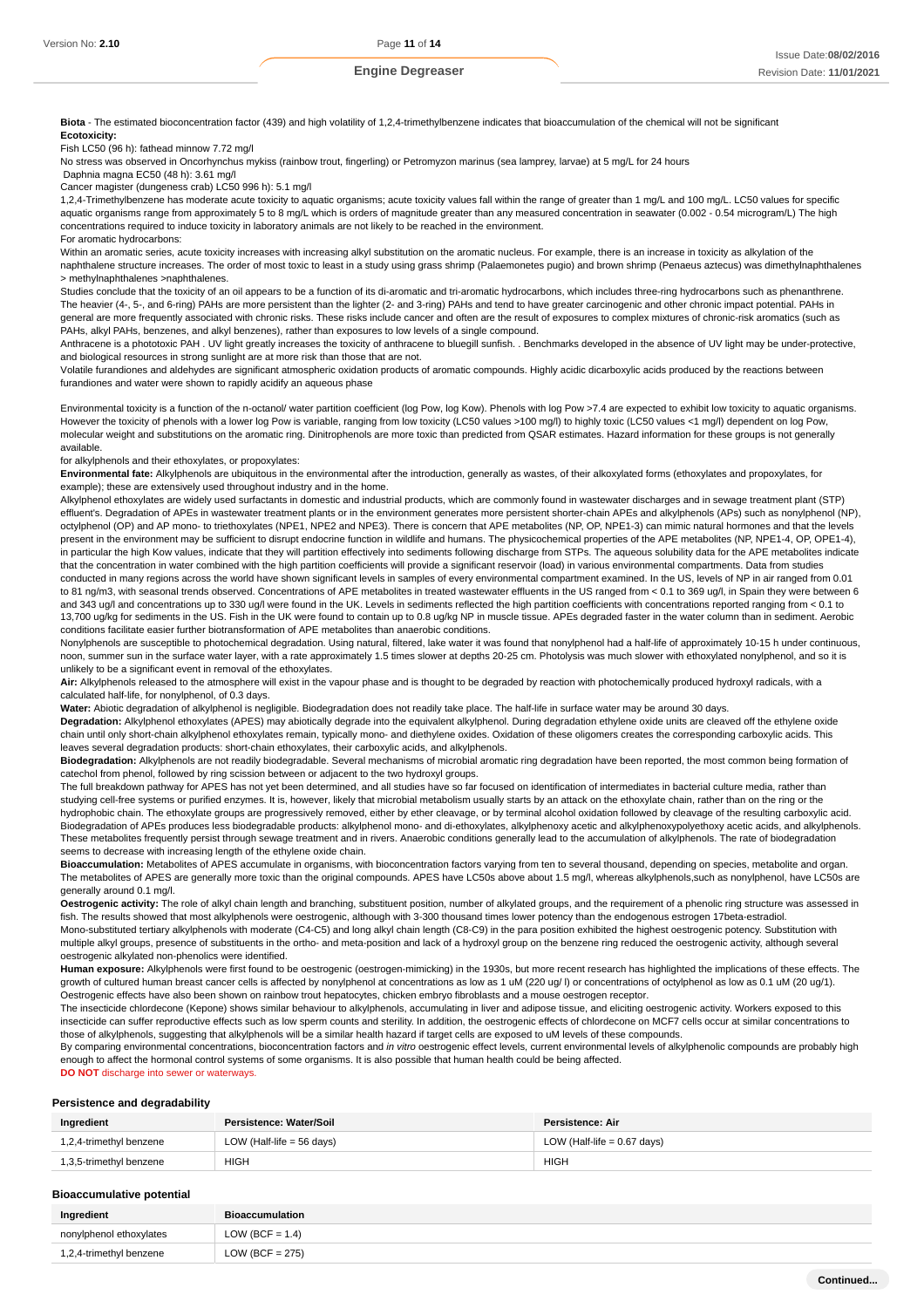| Ingredient              | <b>Bioaccumulation</b> |
|-------------------------|------------------------|
| 1,3,5-trimethyl benzene | LOW (BCF = $342$ )     |
| <b>Mobility in soil</b> |                        |
| Ingredient              | Mobility               |
| 1,2,4-trimethyl benzene | $LOW (KOC = 717.6)$    |

# **SECTION 13 Disposal considerations**

1,3,5-trimethyl benzene LOW (KOC = 703)

| Waste treatment methods      |                                                                                                                                                                                                                                                                                                                                                                                                                                                                                                                                                                                                                                                                                                                                                                                                                                                                                             |
|------------------------------|---------------------------------------------------------------------------------------------------------------------------------------------------------------------------------------------------------------------------------------------------------------------------------------------------------------------------------------------------------------------------------------------------------------------------------------------------------------------------------------------------------------------------------------------------------------------------------------------------------------------------------------------------------------------------------------------------------------------------------------------------------------------------------------------------------------------------------------------------------------------------------------------|
| Product / Packaging disposal | DO NOT allow wash water from cleaning or process equipment to enter drains.<br>It may be necessary to collect all wash water for treatment before disposal.<br>In all cases disposal to sewer may be subject to local laws and regulations and these should be considered first.<br>▶ Where in doubt contact the responsible authority.<br>Recycle wherever possible.<br>▶ Consult manufacturer for recycling options or consult local or regional waste management authority for disposal if no suitable treatment or<br>disposal facility can be identified.<br>Dispose of by: burial in a land-fill specifically licensed to accept chemical and / or pharmaceutical wastes or Incineration in a licensed<br>apparatus (after admixture with suitable combustible material).<br>Decontaminate empty containers. Observe all label safeguards until containers are cleaned and destroyed. |

# **SECTION 14 Transport information**

# **Labels Required**

| Marine Pollutant | NO |
|------------------|----|
| HAZCHEM 3Y       |    |

## **Land transport (ADG)**

| <b>UN number</b>             | 1993                                                    |  |  |
|------------------------------|---------------------------------------------------------|--|--|
| UN proper shipping name      | FLAMMABLE LIQUID, N.O.S.                                |  |  |
| Transport hazard class(es)   | Class<br>3<br>Subrisk<br>Not Applicable                 |  |  |
| Packing group                | $\mathbf{H}$                                            |  |  |
| <b>Environmental hazard</b>  | Not Applicable                                          |  |  |
| Special precautions for user | Special provisions<br>223 274<br>Limited quantity<br>5L |  |  |

# **Air transport (ICAO-IATA / DGR)**

| UN number                    | 1993                                                                                                                                                                                                                                                                                        |                           |                                                              |  |
|------------------------------|---------------------------------------------------------------------------------------------------------------------------------------------------------------------------------------------------------------------------------------------------------------------------------------------|---------------------------|--------------------------------------------------------------|--|
| UN proper shipping name      | Flammable liquid, n.o.s. *                                                                                                                                                                                                                                                                  |                           |                                                              |  |
| Transport hazard class(es)   | <b>ICAO/IATA Class</b><br><b>ICAO / IATA Subrisk</b><br><b>ERG Code</b>                                                                                                                                                                                                                     | 3<br>Not Applicable<br>3L |                                                              |  |
| Packing group                | $\mathbf{III}$                                                                                                                                                                                                                                                                              |                           |                                                              |  |
| <b>Environmental hazard</b>  | Not Applicable                                                                                                                                                                                                                                                                              |                           |                                                              |  |
| Special precautions for user | Special provisions<br>Cargo Only Packing Instructions<br>Cargo Only Maximum Qty / Pack<br>Passenger and Cargo Packing Instructions<br>Passenger and Cargo Maximum Qty / Pack<br>Passenger and Cargo Limited Quantity Packing Instructions<br>Passenger and Cargo Limited Maximum Qty / Pack |                           | A3<br>366<br>220 L<br>355<br>60 L<br>Y344<br>10 <sub>L</sub> |  |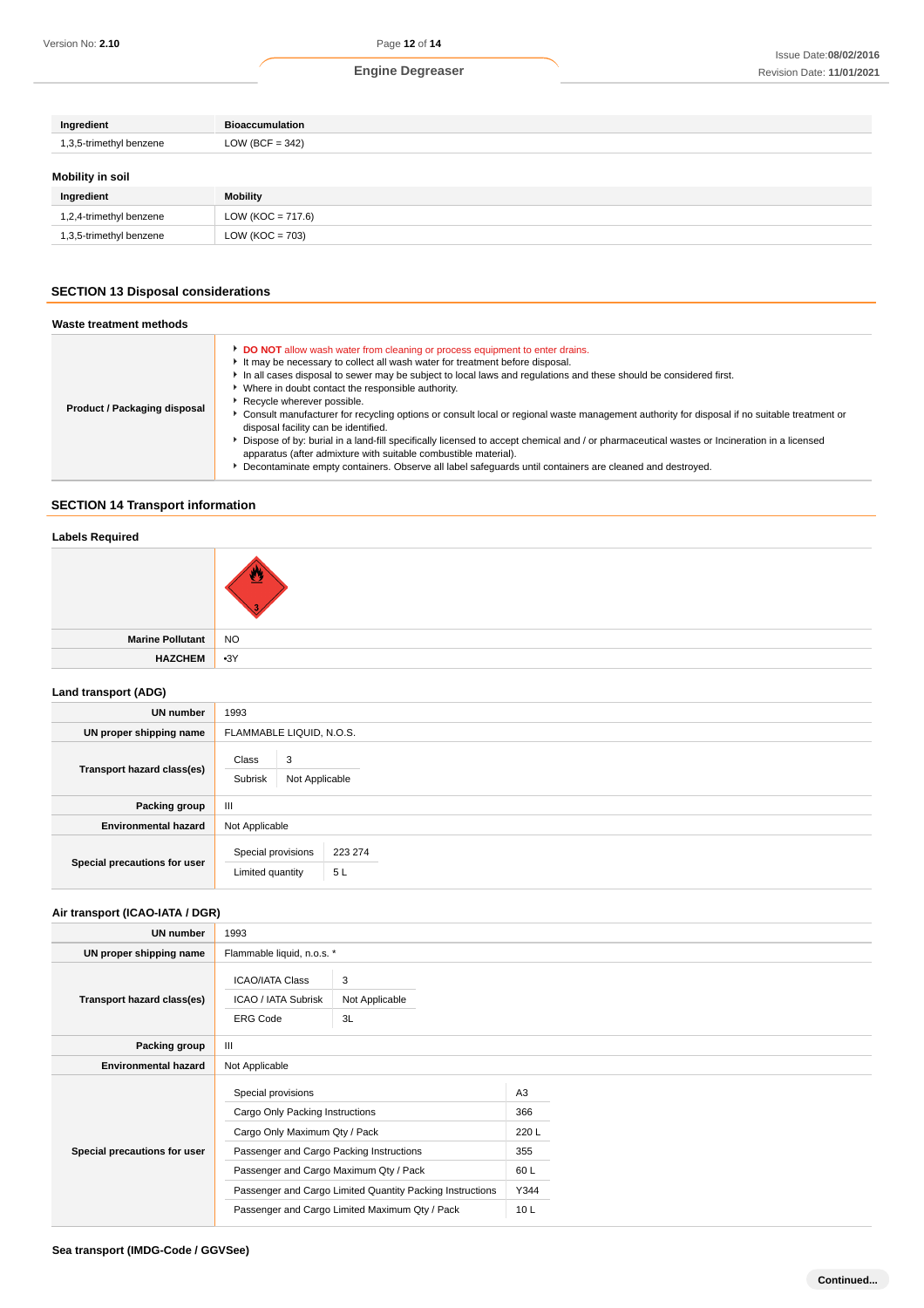| <b>UN number</b>             | 1993                                                                 |                                  |  |  |  |
|------------------------------|----------------------------------------------------------------------|----------------------------------|--|--|--|
| UN proper shipping name      | FLAMMABLE LIQUID, N.O.S.                                             |                                  |  |  |  |
| Transport hazard class(es)   | 3<br><b>IMDG Class</b><br><b>IMDG Subrisk</b>                        | Not Applicable                   |  |  |  |
| Packing group                | $\mathbf{III}$                                                       |                                  |  |  |  |
| <b>Environmental hazard</b>  | Not Applicable                                                       |                                  |  |  |  |
| Special precautions for user | <b>EMS Number</b><br>Special provisions<br><b>Limited Quantities</b> | $F-E$ , S-E<br>223 274 955<br>5L |  |  |  |

# **Transport in bulk according to Annex II of MARPOL and the IBC code**

Not Applicable

## **SECTION 15 Regulatory information**

# **Safety, health and environmental regulations / legislation specific for the substance or mixture**

## **nonylphenol ethoxylates is found on the following regulatory lists**

Australia Hazardous Chemical Information System (HCIS) - Hazardous Chemicals Australian Inventory of Industrial Chemicals (AIIC)

### **diethanolamine cocoate is found on the following regulatory lists**

Australian Inventory of Industrial Chemicals (AIIC)

### **1,2,4-trimethyl benzene is found on the following regulatory lists**

Australia Hazardous Chemical Information System (HCIS) - Hazardous Chemicals Australia Standard for the Uniform Scheduling of Medicines and Poisons (SUSMP) - Schedule 5

### **1,3,5-trimethyl benzene is found on the following regulatory lists**

Australia Hazardous Chemical Information System (HCIS) - Hazardous Chemicals Australia Standard for the Uniform Scheduling of Medicines and Poisons (SUSMP) - Schedule 5

Chemical Footprint Project - Chemicals of High Concern List

Australian Inventory of Industrial Chemicals (AIIC)

Australian Inventory of Industrial Chemicals (AIIC)

#### **National Inventory Status**

| <b>National Inventory</b>                          | <b>Status</b>                                                                                                                                                                                            |
|----------------------------------------------------|----------------------------------------------------------------------------------------------------------------------------------------------------------------------------------------------------------|
| Australia - AIIC / Australia<br>Non-Industrial Use | Yes                                                                                                                                                                                                      |
| Canada - DSL                                       | Yes                                                                                                                                                                                                      |
| Canada - NDSL                                      | No (nonylphenol ethoxylates; diethanolamine cocoate; Turpentine Substitute; 1,2,4-trimethyl benzene; 1,3,5-trimethyl benzene)                                                                            |
| China - IECSC                                      | Yes                                                                                                                                                                                                      |
| Europe - EINEC / ELINCS / NLP                      | Yes                                                                                                                                                                                                      |
| Japan - ENCS                                       | No (diethanolamine cocoate)                                                                                                                                                                              |
| Korea - KECI                                       | Yes                                                                                                                                                                                                      |
| New Zealand - NZIoC                                | Yes                                                                                                                                                                                                      |
| Philippines - PICCS                                | Yes                                                                                                                                                                                                      |
| USA - TSCA                                         | Yes                                                                                                                                                                                                      |
| Taiwan - TCSI                                      | Yes                                                                                                                                                                                                      |
| Mexico - INSQ                                      | No (diethanolamine cocoate)                                                                                                                                                                              |
| Vietnam - NCI                                      | Yes                                                                                                                                                                                                      |
| Russia - ARIPS                                     | Yes                                                                                                                                                                                                      |
| Legend:                                            | Yes = All CAS declared ingredients are on the inventory<br>No = One or more of the CAS listed ingredients are not on the inventory and are not exempt from listing(see specific ingredients in brackets) |

## **SECTION 16 Other information**

|          | 37 |
|----------|----|
| <br>m 11 | .  |

### **Other information**

Classification of the preparation and its individual components has drawn on official and authoritative sources as well as independent review by the Chemwatch Classification committee using available literature references.

The SDS is a Hazard Communication tool and should be used to assist in the Risk Assessment. Many factors determine whether the reported Hazards are Risks in the workplace or other settings. Risks may be determined by reference to Exposures Scenarios. Scale of use, frequency of use and current or available engineering controls must be considered.